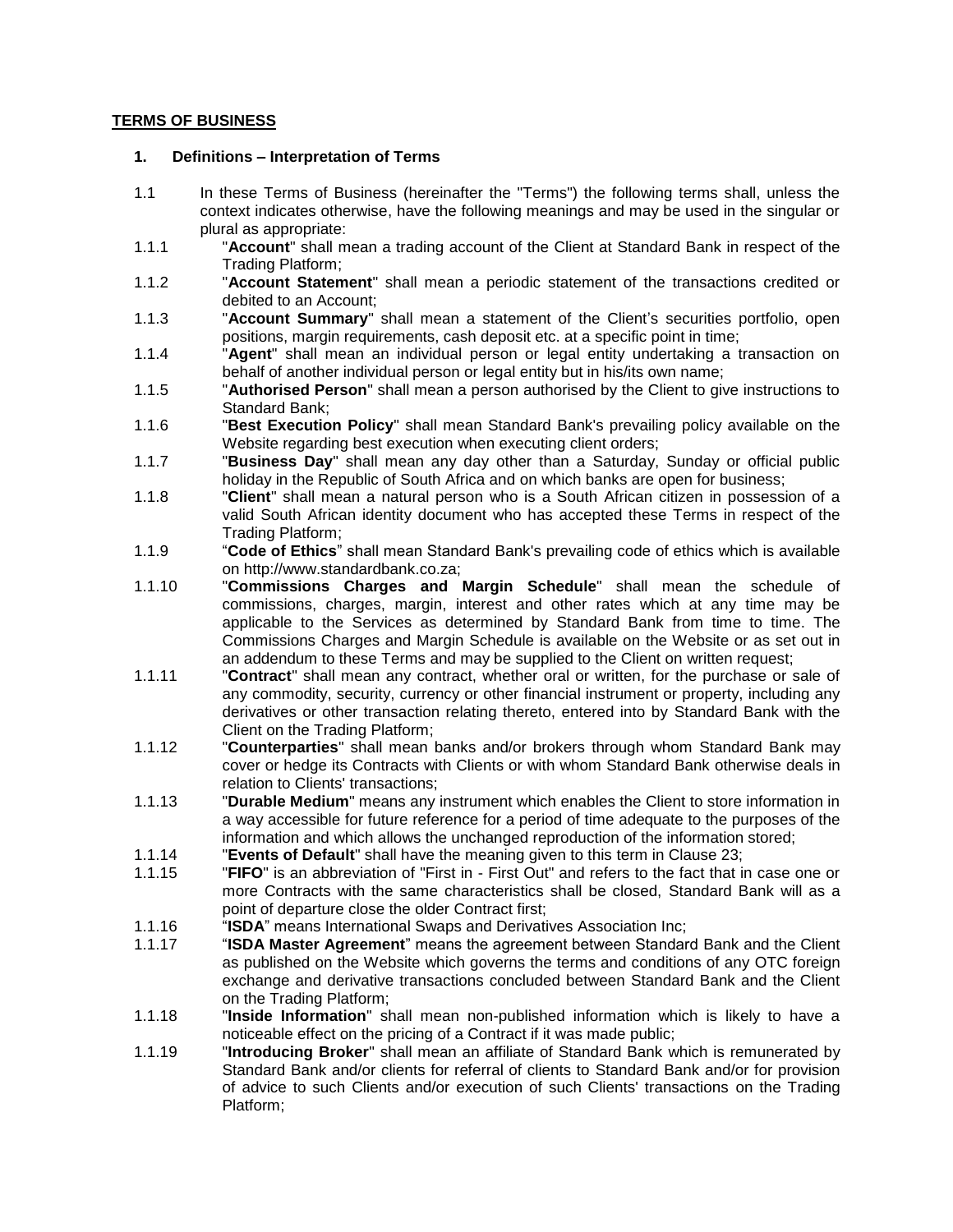- 1.1.20 "**Margin Trade**" shall mean a Contract opened and maintained based on a margin deposit as opposed to a Contract based on a purchase price;
- 1.1.21 "**Market Maker**" shall mean a professional participant in the financial markets who continuously offers purchase and sale prices for a financial instrument in order to buy and sell respectively in the event of interested Clients;
- 1.1.22 "**Market Rules**" shall mean the rules, regulations, customs and practices from time to time of any exchange, clearing house or other organisation or market involved in, or otherwise relevant to, the conclusion, execution, terms or settlement of a transaction or Contract and any exercise by any such exchange, clearing house or other organisation or market of any power or authority conferred on it;
- 1.1.23 "**Net Free Equity**" is a basis of calculation of interest which is calculated in accordance with the definition specified in Standard Bank's Commissions Charges and Margin Schedule;
- 1.1.24 "**Onboarding Documentation**" shall mean any and all documentation which Standard Bank requires the Client to complete and/or submit (as the case may be) prior to being allowed access to any of the Services;
- 1.1.25 "**Online Terms**" shall mean the terms of access as published on the Website from time to time;
- 1.1.26 "**OTC**" shall mean any Contract concerning a commodity, security, currency or other financial instrument or property, which is not traded on a regulated stock or commodity exchange but "over the counter" by Standard Bank;
- 1.1.27 "**Other Agreement**" shall mean any agreement between the Parties (other than these Terms) governing the transactions executed on the Trading Platform including, without limitation the ISDA Master Agreement, Online Terms and the business or trading terms and conditions as published on the Website;
- 1.1.28 "**Parties**" shall mean the parties to these Terms, being Standard Bank and the Client and "**Party**" shall mean either one of them;
- 1.1.29 "**Principal**" shall mean the individual person or the legal entity which is a party to a transaction;
- 1.1.30 "**Standard Bank Group**" shall mean all entities, including the holding company, headquarter, branches, subsidiaries, representative offices and any other entities, as stated at Standard Bank's website www.standardbank.com;
- 1.1.31 "**Standard Bank**" shall mean The Standard Bank of South Africa Limited a public company registered and incorporated in accordance with the laws of the Republic of South Africa with registration number 1962/000738/06 and with the address of Standard Bank Centre, Number 3 Simmonds Street, Johannesburg 2001, Republic of South Africa;
- 1.1.32 "**Security**" shall mean any securities or other assets deposited with Standard Bank by the Client;
- 1.1.33 "**Services**" shall mean the services to be provided by Standard Bank subject to the Terms;
- 1.1.34 "**Settlement/Trade Confirmation**" shall mean a notification, which includes without limitation a pop-up image, from Standard Bank to the Client confirming the Client's entry into a Contract;
- 1.1.35 "**Terms**" shall mean these General Business Terms governing the relationship between the Client and Standard Bank in respect of the Trading Platform; and
- 1.1.36 "**Trading Platform**" shall mean any online trading platform made available by Standard Bank under the Terms; and
- 1.1.37 "**Website**" means<https://webtrader.standardbank.com/ost/> .
- 1.2 If there is any conflict between the Terms and relevant Market Rules, the Market Rules shall prevail.
- 1.3 In the Terms any reference to an individual person shall include bodies corporate, unincorporated associations, partnerships and individuals.
- 1.4 In the Terms a reference to any one gender shall include the other and neuter.
- 1.5 Headings and notes in the Terms are for reference only and shall not affect the contents and interpretation of the Terms.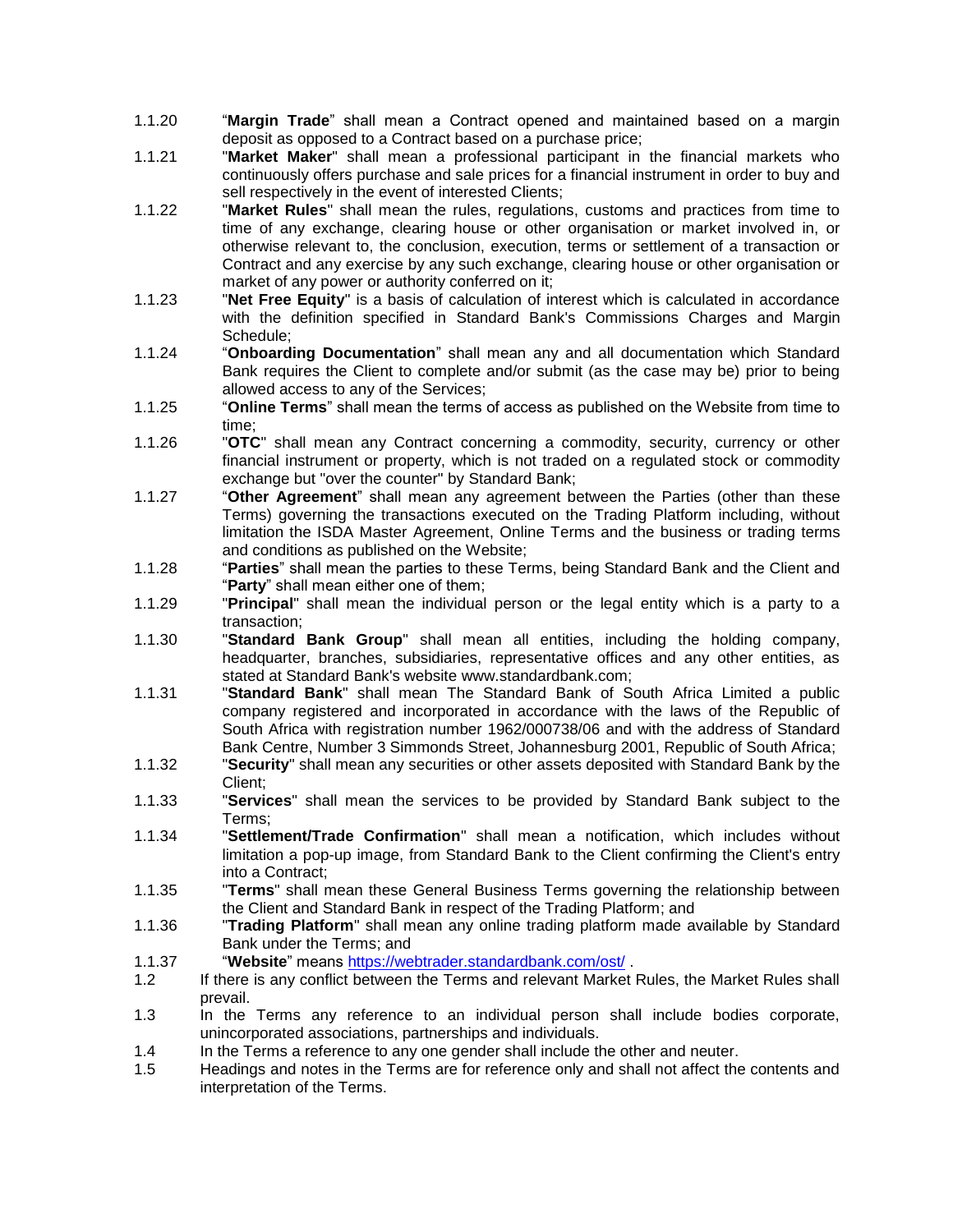- 1.6 The rule of construction that, in the event of ambiguity, these Terms shall be interpreted against the party responsible for the drafting thereof, shall not apply in the interpretation of these Terms.
- 1.7 In the Terms references to any law, statute or regulation or enactment shall include references to any statutory modification or re-enactment thereof or to any regulation or order made under such law, statute or enactment (or under such a modification or re-enactment).
- 1.8 These Terms supplement any Other Agreement. In the event of any conflict between these Terms and the terms of any Other Agreement, the Other Agreement shall prevail.

## **2. Risk acknowledgement**

- 2.1 The Client acknowledges, recognises and understands that trading in leveraged as well as non-leveraged Contracts is:
- 2.1.1 highly speculative;
- 2.1.2 may involve an extreme degree of risk; and
- 2.1.3 is appropriate only for persons who, if they trade on margin, can assume risk of loss in excess of their margin deposit.
- 2.2 The Client acknowledges, recognizes and understands that:
- 2.2.1 because of the low margin normally required in Margin Trades, price changes in the underlying asset may result in significant losses, which losses may substantially exceed the Client's investment and margin deposit;
- 2.2.2 when the Client directs Standard Bank to enter into any Contract, any profit or loss arising as a result of a fluctuation in the value of the asset or the underlying asset will be entirely for the Client's account and risk;
- 2.2.3 the Client warrants that the Client is willing and able, financially and otherwise, to assume the risk of trading in speculative investments;
- 2.2.4 the Client agrees not to hold Standard Bank responsible for losses incurred as a consequence of Standard Bank carrying out the Client's instructions and/or following its recommendations or suggestions or those of its employees, associates or representatives, unless Standard Bank has exercised gross negligence in connection herewith;
- 2.2.5 the Client is aware of the fact that unless it is otherwise specifically agreed, Standard Bank shall not conduct any continuous monitoring of the transactions already entered into by the Client neither electronically nor manually. Hence, Standard Bank cannot be held responsible for the transactions developing differently from what the Client might have presupposed and/or to the disadvantage of the Client;
- 2.2.6 the Client accepts that guarantees of profit or freedom from loss are impossible in trading; and
- 2.2.7 the Client accepts that the Client has received no such guarantees or similar representations from Standard Bank, in respect of transacting on the Trading Platform.

## **3. Scope**

- 3.1 Subject to these Terms, Standard Bank hereby provides the Client with a non-exclusive, limited, personal, non-assignable and non-transferable license to use the Trading Platform for the duration of these Terms.
- 3.2 Standard Bank shall subject to the provisions of these Terms open an Account for the Client once the Onboarding Documentation and any additional documentation required by Standard Bank has been provided by the Client to Standard Bank. The Client acknowledges and agrees that Standard Bank may following update or amend the requirements to open an Account from time to time and that following such amendment the Client agrees to provide Standard Bank with any further documentation that is required.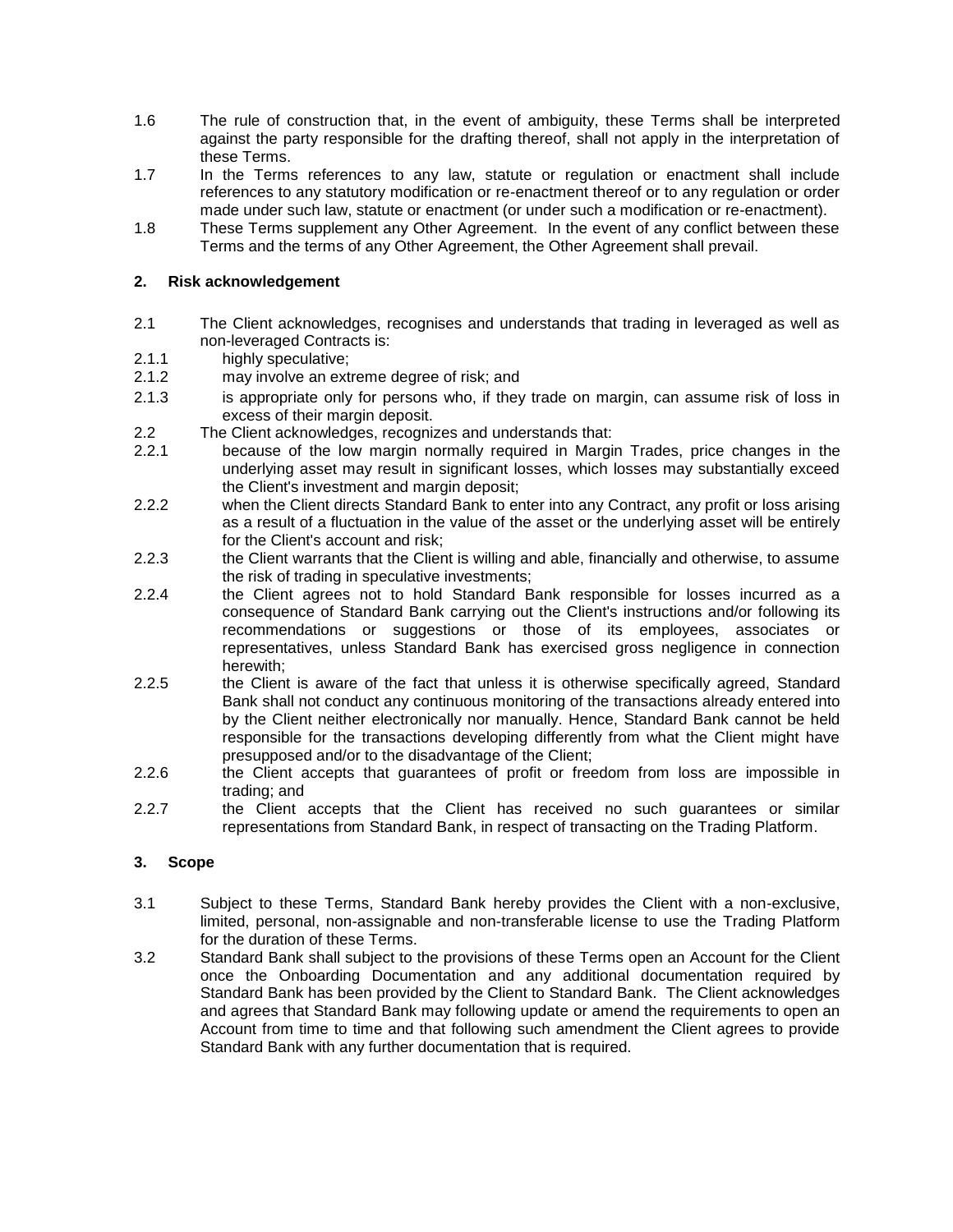## **4. Authority and acknowledgements**

- 4.1 The Client acknowledges and agrees that:<br>4.1.1 the Client's funds will not be segregate
- the Client's funds will not be segregated from Standard Bank's funds. It may be used by Standard Bank in the course of Standard Bank's business. In the event of Standard Bank's bankruptcy the Client will have an unsecured claim against the bankrupt estate as an ordinary creditor whereas the Client for securities will have a secured claim provided that the Client's securities are duly separated from other Client's and Standard Bank's own securities;
- 4.1.2 Standard Bank's account with its bankers (as specified on the Website) is not a segregated account and in the event of the bankruptcy of its banker's, Standard Bank will have an unsecured claim against the bankrupt estate as an ordinary creditor. The Client indemnifies and hold Standard Bank harmless from any claim arising from the bankruptcy of Standard Bank's bankers;
- 4.1.3 Standard Bank shall be entitled to reject any application to open an Account or any instruction in its sole discretion and shall not be obliged to furnish reasons for such refusal or denial;
- 4.1.4 subject to verification by Standard Bank, that Standard Bank will only conclude a transaction if and when it has sufficient funds available in its Account. The Client understands and accepts that it is responsible to ensure that sufficient funds are available in the Account and indemnifies Standard Bank and holds Standard Bank harmless for any losses that it may suffer as a result of a transaction not being executed due to insufficient funds being available in the Account at the time of receipt by Standard Bank of the instruction;
- 4.1.5 Standard Bank shall debit the Account with any amount which becomes payable by the Client, whether in respect of a transaction or otherwise; and
- 4.1.6 he will cooperate fully with Standard Bank, its regulators and/or the police in the event of any fraudulent or other activities on the Client's Account and that in the event that the Client fails to do so that Standard Bank may limit or restrict access to the Client's Account.
- 4.2 The Client authorizes and consents to Standard Bank conducting reference checks (specifically, but not exclusively, credit checks).
- 4.3 The Client hereby gives Standard Bank permission to request its personal information and documentation as required in terms of the Financial Intelligence Centre Act, 2001, from any of Standard Bank's affiliates and gives any of Standard Bank's affiliates permission to pass such information to Standard Bank. The Client acknowledges and accepts that such sharing of information may include its personal data being utilised for 'know your client' purposes and/or may be stored on the various systems employed by Standard Bank.
- 4.4 Anti-Money laundering legislation in terms of the Applicable Laws including but not limited to the Prevention of Organised Crime Act, 1998 as amended or replaced, Financial Intelligence Centre Act, 2001, as amended or replaced (collectively referred to as "**MLL**") obliges Standard Bank to report to the relevant authorities any suspicious transactions. The Client hereby confirms that such legislation and the implication thereof in relation to these Terms has been brought to its attention. The Client therefore consents to Standard Bank providing any information to the authorities in terms of the MLL. Standard Bank shall not be liable to the Client or any third party in respect of any action or claim for damages arising from provision of information in terms of the MLL. The Client indemnifies Standard Bank against any claim or liability arising from providing information as contemplated herein. The Client hereby confirms that it will not transfer or deposit funds to the credit of Standard Bank until the obligations in terms of MLL and/or the Applicable Laws have been complied with. The Client further consents to Standard Bank monitoring the Account and trading activity for potential incidents of market abuse and financial fraud as contemplated in the Applicable Laws. It further consents to Standard Bank sharing information relating to the Account/s and activity therein with any of Standard Bank's affiliates or any relevant authority for the purpose of monitoring for market abuse, financial fraud and money laundering.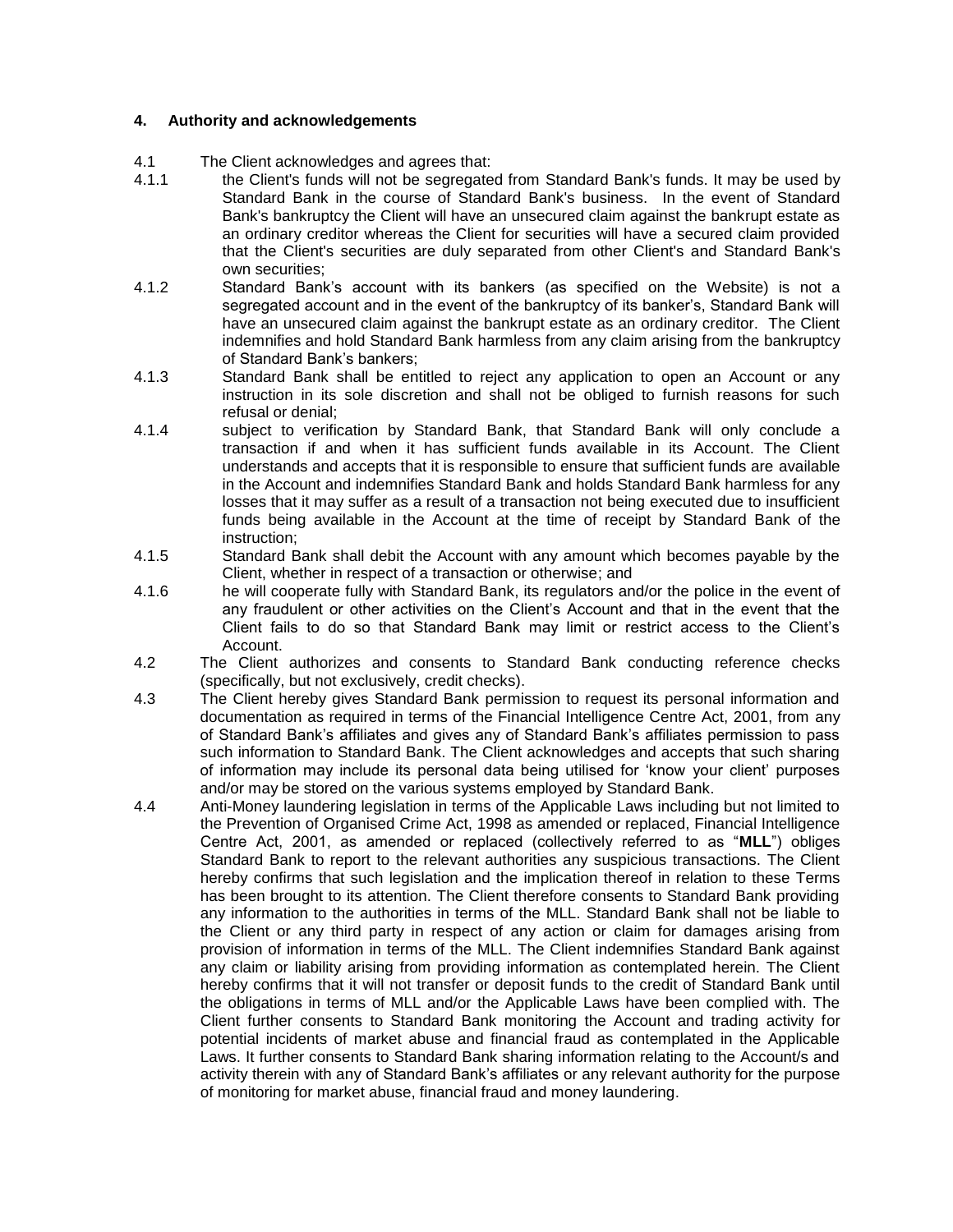#### **5. Services**

- 5.1 Subject to the Client fulfilling its obligations under the Terms, Standard Bank may enter into transactions with the Client in the following investments and instruments:
- 5.1.1 Securities, stock or other indices, currencies and base and precious metals;
- 5.1.2 Spot precious metals, currencies;
- 5.1.3 Securities, including shares, bonds, and other debt instruments, including government and public issues; and
- 5.1.4 such other investments as Standard Bank may from time to time make available on the Trading Platform.
- 5.2 The Services provided by Standard Bank may involve:<br>5.2.1 Margined transactions:
- Margined transactions;
- 5.2.2 Transactions in instruments which are: traded on exchanges which are not recognized or designated investment exchanges; and/or not traded on any stock or investment exchange; and/or not immediately and readily realisable.
- 5.3 Orders may be placed as market orders to buy or sell as soon as possible at the price obtainable in the market, or on selected products as limit and stop orders to trade when the price reaches a predefined level. The different order types available on the Trading Platform are set out on the Website Limit and stop orders are executed consistent with the Best Execution Policy and are not guaranteed executable at the specified price or amount, unless explicitly stated by Standard Bank for the specific order..
- 5.4 In relation to any transaction or Contract, Standard Bank will effect such transaction or Contract as Principal unless it is specifically agreed that Standard Bank shall act as Agent for the Client.
- 5.5 The Client shall, unless otherwise agreed in writing, relative to Standard Bank enter into Contracts as Principal. If the Client acts as Agent, regardless of whether the Client identifies the Principal to Standard Bank, Standard Bank shall not be obliged to accept the said Principal as a client, and consequently Standard Bank shall be entitled to consider the Client as Principal in relation to the Contract.
- 5.6 When the Client enters into an OTC Contract with Standard Bank, Standard Bank will act as counterparty to the Client. Standard Bank will enter into a contract with a Counterparty which is identical in all respects to the contract between Standard Bank and the Client. The Counterparty will in turn enter into a contract on the relevant exchange (unless Market Rules requires the Counterparty to act as Standard Bank's agent in which case Standard Bank will enter into a contract on the exchange). The Client is contracting with Standard Bank and has no right of recourse against Standard Bank's Counterparties or any right over contracts between Standard Bank and its Counterparties.
- 5.7 The Client acknowledges, recognizes and understands that:
- 5.7.1 All transactions in exchange-traded investments and many Contracts will be effected subject to, and in accordance with, Market Rules;
- 5.7.2 Market Rules usually contain far-reaching powers in an emergency or otherwise undesirable situation;
- 5.7.3 If any exchange or clearing house takes any action which affects a transaction or Contract, directly or indirectly, then Standard Bank is entitled to take any action relevant to the situation and reasonable to the parties in the interests of the Client and/or Standard Bank;
- 5.7.4 Standard Bank shall not be liable for any loss as further stipulated in Clause [25.5](#page-19-0) and suffered by the Client as a result of the acts or omissions of any exchange or clearing house or any action reasonably taken by Standard Bank as a result of such acts or omissions unless Standard Bank has acted with willful default;
- 5.7.5 Where any transaction is effected by Standard Bank as Agent for the Client, delivery or payment (as appropriate) by the other party to the transaction shall be at the Client's entire risk;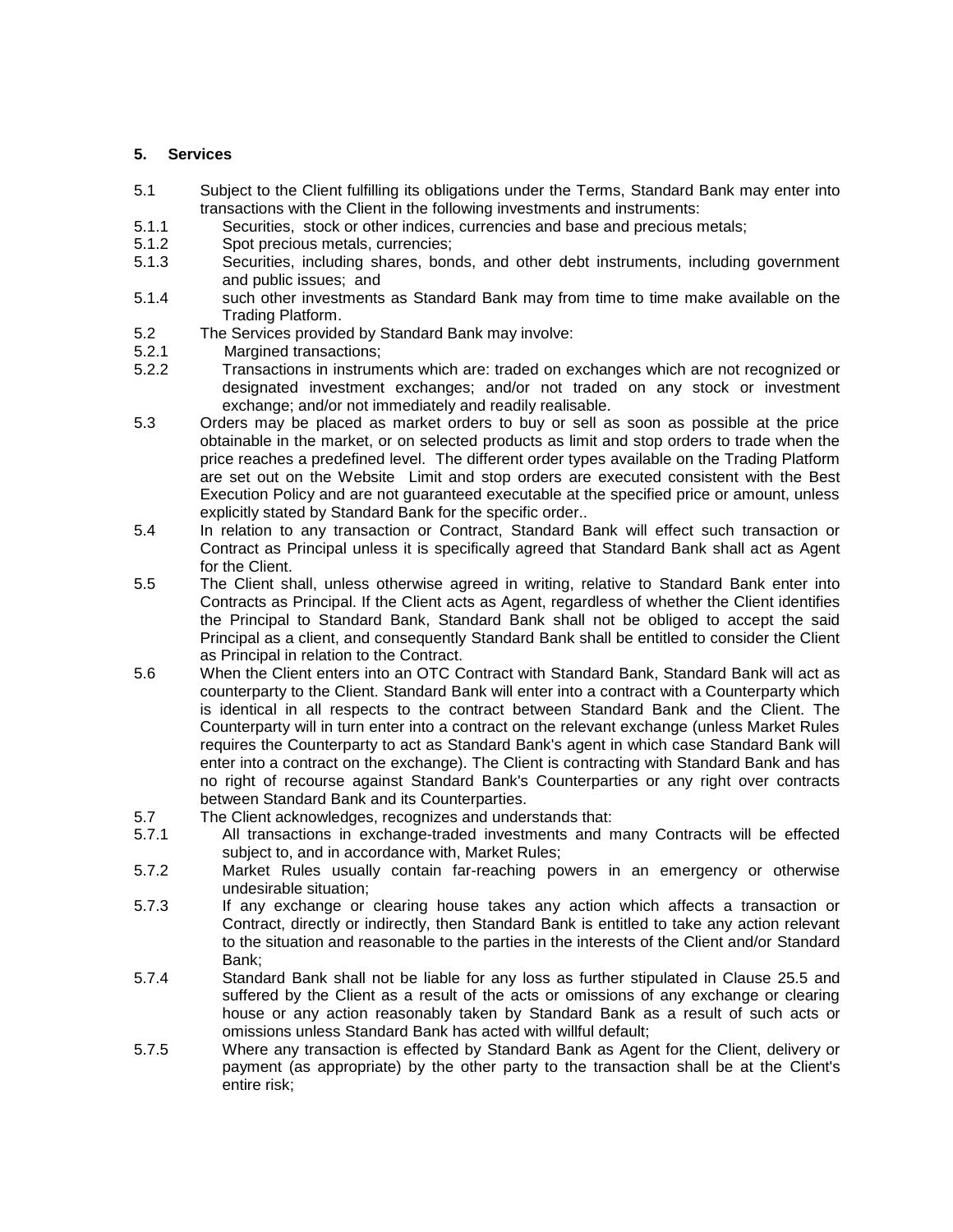- 5.7.6 Standard Bank's obligation to deliver investments to the Client or to account to the Client or any other person on the Client's behalf for the proceeds of sale of investments shall be conditional upon receipt by Standard Bank of deliverable documents or sale proceeds (as appropriate) from the other party or parties to the transaction;
- 5.7.7 Standard Bank may in whole or in part, on a permanent or temporary basis withdraw any account facility provided by Standard Bank to the Client. Situations where Standard Bank may take such action include situations where:
- 5.7.7.1 Standard Bank considers that the Client may be in possession of Inside Information;
- 5.7.7.2 Standard Bank considers that there are abnormal trading conditions; or<br>5.7.7.3 Standard Bank is unable to calculate prices in the relevant Cor
- Standard Bank is unable to calculate prices in the relevant Contract due to the unavailability of the relevant market information;

Standard Bank informs the Client of the withdrawal and the reasons for it, where possible, before the withdrawal and if this is not possible immediately thereafter, unless giving such information would compromise objectively justified security reasons.

- 5.8 Standard Bank does not provide any advice to the Client on any tax issues related to any Services. The Client is advised to obtain individual independent counsel from its financial advisor, auditor or legal counsel with respect to tax implications of the respective Services.
- 5.9 Notwithstanding any other provision of the Terms, in providing its Services, Standard Bank shall be entitled to take any action considered necessary and reasonable to ensure compliance with the Market Rules and all other applicable laws and regulatory decisions.

## **6. Use of the Services**

- 6.1 Standard Bank provides the Services for use by the Client. The Client may not sell, lease, sub-licence or provide, directly or indirectly, the Services to any third party except as permitted in this Mandate or otherwise with Standard Bank's written consent. Except for the extraction and reproduction of data pursuant to the normal and intended use of the Services by the Client, no reproduction, extraction or re-utilisation of any content of the Services is authorised without the prior and express consent of Standard Bank.
- 6.2 The Client acknowledges that all intellectual and proprietary rights in the Services are owned by Standard Bank or any third party provider of information which is utilised by the Services and the only rights the Client has in respect of the Services are those specifically provided for in these Terms. The Client undertakes to defend, indemnify and hold Standard Bank and its officers, employees and the relevant members of Standard Group harmless from and against any infringement or alleged infringement by the Client, whether or not arising from the Client's use of the Services, of any patent, copyright, or trade mark of Standard Bank or any other third party.
- 6.3 The Client shall complete and submit all necessary Onboarding Documentation prior to Standard Bank providing the Client with access to the Services. The Client accepts sole responsibility for the designation of the computer terminals and suitability of the personnel which shall access and use the Services and for the selection and application of any computer software utilised to analyse the data provided under the Services. The Client also takes full responsibility for all security aspects pertaining to its use of the Services. The Client acknowledges that Standard Bank shall have no obligation or liability to provide any further security or to perform any further identification processes other than those set out in the Onboarding Documentation. The Client undertakes to promptly update the Onboarding Documentation if any of the details therein change. Standard Bank undertakes to use reasonable efforts to update its records to reflect the amended Onboarding Documentation and the Client agrees and acknowledges that it is fully liable for any consequences of Standard Bank not being promptly advised of any such changes. Standard Bank may supply information provided by the Client to any regulatory or other similar authorities, as it determines in its sole discretion to be necessary.
- 6.4 The Client agrees to be bound by the various legends, conditions of access, disclaimers, terms and conditions and instructions displayed on the Website or related to the Services (collectively, the "**User Information**"). The Client acknowledges and agrees that Standard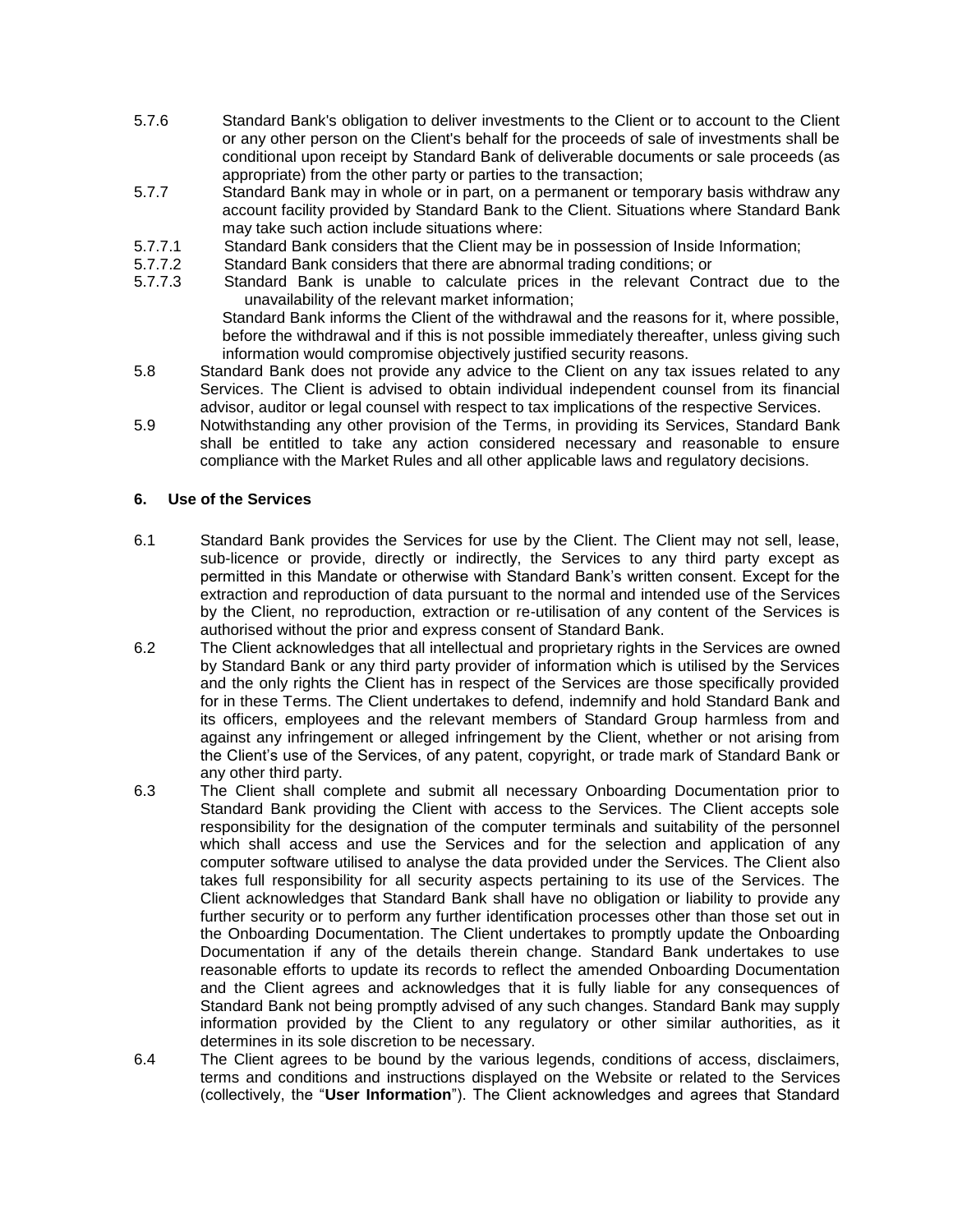Bank has the right to change the functional and technical layout of the Services, including the content of the User Information without prior written notice to the Client.

6.5 Notwithstanding any provisions in these Terms, Standard Bank may terminate or suspend, with or without cause and with or without prior notice, all or any part of the Services or the Client's access to the Services or the format, nature, composition or availability of the Services.

## **7. Dealings between Standard Bank and the Client**

- 7.1 The Client may provide Standard Bank with oral or written instructions (which shall include instructions provided via the internet as described below). Standard Bank shall acknowledge the reception of the instructions orally or in writing, as appropriate, which will include an acknowledgement by way of a pop-up image on the Trading Platform.
- 7.2 The Client shall inform Standard Bank in writing of the persons the Client has granted a Power of Attorney to instruct Standard Bank on behalf of the Client. For practical reasons, Standard Bank can only undertake to register one power of attorney for the Client. If the Client at any time wishes to revoke such a power of attorney, to change the extent of the power of attorney, or grant power of attorney to a different person this shall also be informed to Standard Bank in writing. Standard Bank is in accordance with general rules regarding power of attorneys entitled to receive instructions from any person authorised by the Client as well as persons who appear authorised.
- 7.3 In addition to the terms listed on the Website (i.e. the Business Terms for Securities Trading, and the Best Execution Policy) and the terms stated in Clause [8](#page-8-0) regarding the Trading Platform, the following terms apply to Contracts executed on the Trading Platform:
- 7.3.1 Standard Bank shall not be liable for any loss, expense, cost or liability suffered or incurred by the Client due to failure of the system, transmission failure or delays or similar technical errors unless Standard Bank has acted with willful default in connection herewith;
- 7.3.2 even where real-time tradable prices are available to the Client, due to delayed transmission between the Client and Standard Bank the price offered by Standard Bank may have changed before an order from the Client is received by Standard Bank. If automatic order execution is offered to the Client, Standard Bank shall be entitled to change the price on which the Client's order is executed to the market value at the time at which the order from the Client was received;
- 7.3.3 the Trading Platform may be available in several versions, which may be differentiated in various aspects including, but not limited to the level of security applied, products and services available etc. Standard Bank shall not be liable to the Client for any loss, expense, cost or liability suffered or incurred by the Client due to the Client using a version different from Standard Bank's standard version with all available updates installed;
- 7.3.4 the Client shall be responsible for all orders, and for the accuracy of all information, sent via the internet using the Client's name, password or any other personal identification means implemented to identify the Client;
- 7.3.5 the Client is obliged to keep passwords secret and ensure that third parties do not obtain access to the Client's trading facilities;
- 7.3.6 regardless of the fact that the Trading Platform might confirm that a Contract is executed immediately when the Client transmits instructions via the Trading Platform, it is the Settlement/Trade Confirmation forwarded by Standard Bank or made available to the Client on the Trading Platform which solely constitutes Standard Bank's confirmation of execution.
- 7.4 Any instruction sent via the Trading Platform by the Client shall only be deemed to have been received and shall only then constitute a valid instruction and/or binding Contract between Standard Bank and the Client when such instruction has been recorded as executed by Standard Bank and confirmed by Standard Bank to the Client through the Settlement/Trade Confirmation and/or Account Statement, and the mere transmission of an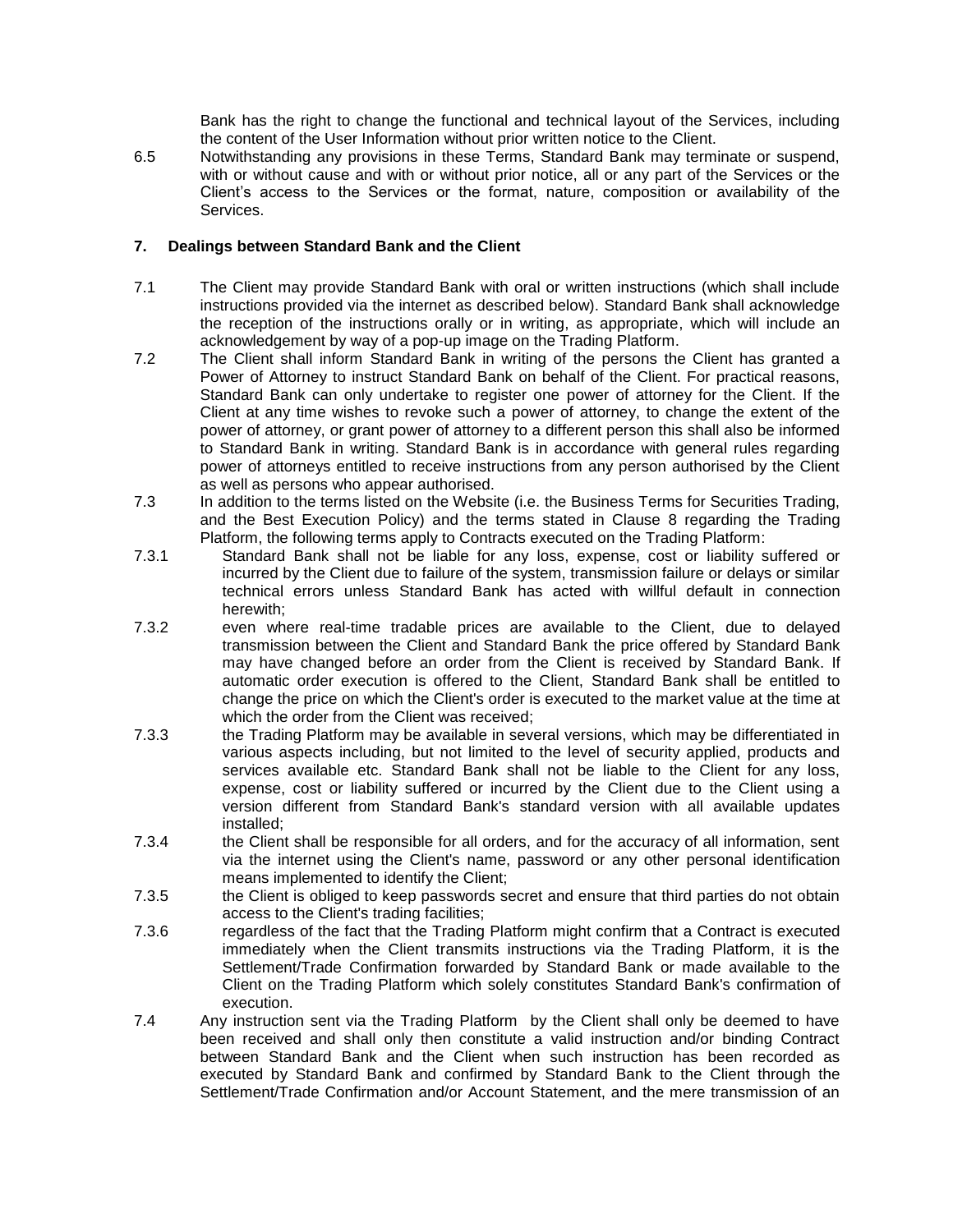instruction by the Client shall not constitute a binding Contract between Standard Bank and the Client.

- 7.5 The Client shall promptly give any instructions to Standard Bank, which Standard Bank may require. If the Client does not give such instructions promptly, Standard Bank may, at its reasonable discretion, take such steps at the Client's cost, as Standard Bank considers necessary or desirable for its own protection or the protection of the Client. This provision is similarly applicable in situations when Standard Bank is unable to obtain contact with the Client.
- 7.6 If the Client does not provide Standard Bank with notice of its intention to exercise a Contract which requires an instruction from the Client at the time stipulated by Standard Bank, Standard Bank may treat the Contract as abandoned by the Client. If the Client wishes to exercise a Contract, the Client must provide Standard Bank with notice thereof in reasonable time (and within applicable cut-off times) for Standard Bank to exercise the corresponding right under any contract that Standard Bank has entered into with any Counterparty.
- 7.7 Standard Bank may (but shall not in any circumstances be obliged to) require confirmation in such form as Standard Bank may reasonably request if an instruction is to close an Account or remit money due to the Client or if it appears to Standard Bank that such confirmation is necessary or desirable.
- 7.8 Pursuant to general rules regarding power of attorney the Client is accountable to Standard Bank for losses which Standard Bank may suffer as a result of instructions from a person who has explicitly or tacit power of attorney to give Standard Bank instructions on behalf of the Client.
- 7.9 Standard Bank may refuse to act upon any instruction from any person authorised by the Client if Standard Bank can render probable that the disposal pursuant to the instruction submitted would be in violation of the legislation relevant to the area, Market Rules, usual market practice, including but not limited to legislation on money laundering or insider trading, or if the disposal by Standard Bank's reasonable discretion will put the Client's and/or the bank's economic solidity at risk.
- 7.10 In general, Standard Bank shall act according to instructions as soon as practically possible and shall, as far as trading instructions are concerned, act consistent with the Best Execution Policy. However if, after instructions are received, Standard Bank believes that it is not reasonably practicable to act upon such instructions within a reasonable time, Standard Bank may defer acting upon those instructions until it is, in Standard Bank's reasonable opinion, practicable to do so or as soon as possible notify the Client that Standard Bank is refusing to act upon such instructions.
- 7.11 It is possible that errors may occur in the prices of transactions quoted by Standard Bank. In such circumstances, without prejudice to any rights it may have under South African law, Standard Bank shall not be bound by any Contract which purports to have been made (whether or not confirmed by Standard Bank) at a price which:
- 7.11.1 Standard Bank is able to substantiate to the Client was manifestly incorrect at the time of the transaction; or
- 7.11.2 was, or ought to have reasonably been known by the Client to be incorrect at the time of the transaction.

In which case Standard Bank reserves the right to either (i) cancel the trade all together or (ii) correct the erroneous price at which the trade was done to either the price at which Standard Bank hedged the trade or alternatively to the historic correct market price.

- 7.12 Trading strategies aimed at exploiting errors in prices and/or concluding trades at off-market prices (commonly known as "sniping") are not accepted by Standard Bank. Provided that Standard Bank can establish that at the time of the conclusion of the trade/s there were errors in prices, commissions, on the Trading Platform and/or Website, and provided Standard Bank can render probable that the Client, based on its trading strategy or other provable behavior, deliberately and/or systematically has exploited or attempted to exploit such an error, Standard Bank is entitled to take one or more of the following actions:
- 7.12.1 adjust the price spreads available to the Client;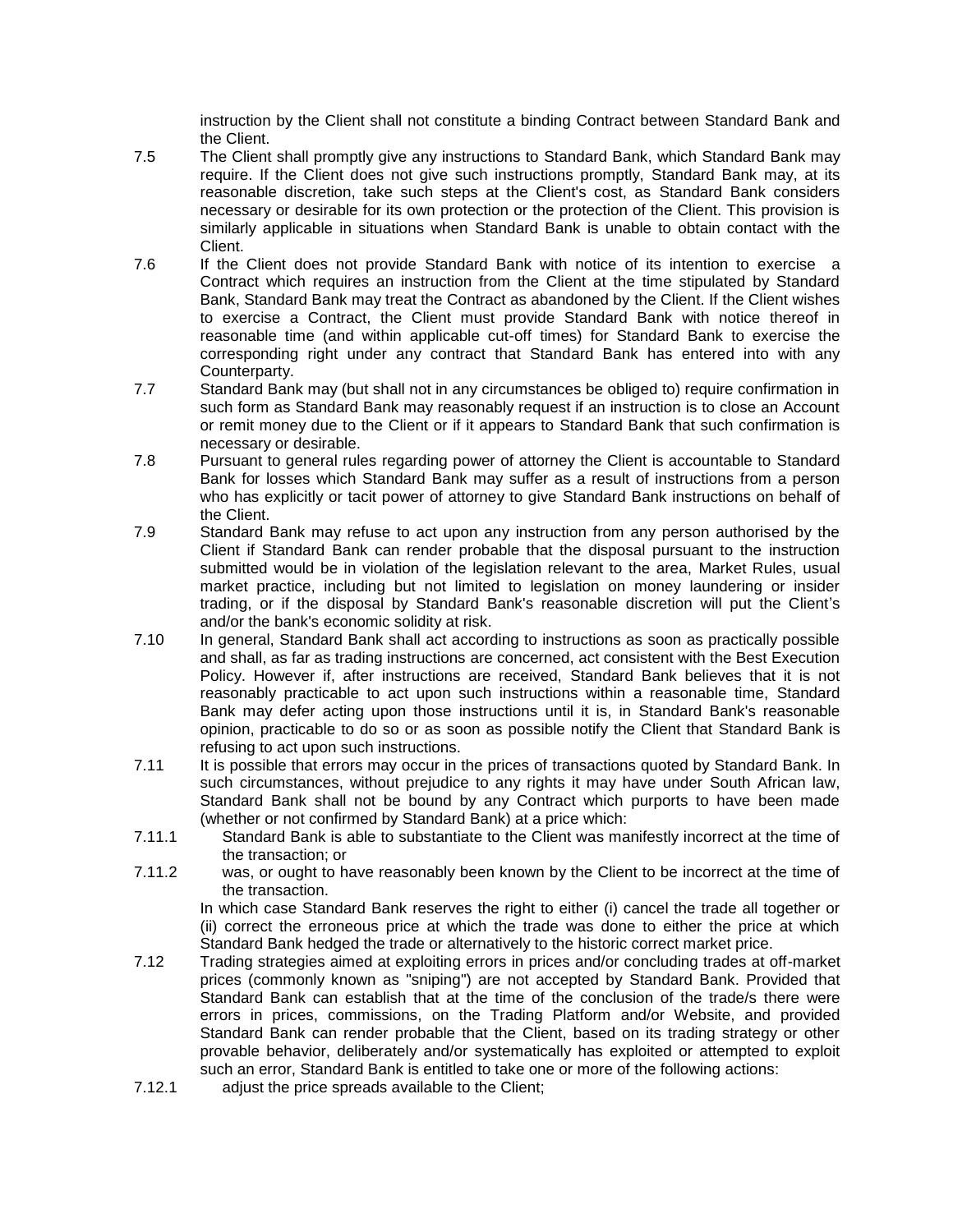- 7.12.2 restrict the Client's access to streaming, instantly tradable quotes, including providing manual quotation only;
- 7.12.3 debit the Client's account with any historic trading profits that Standard Bank can establish have been gained through such abuse of liquidity at any time during the client relationship; and/or
- 7.12.4 terminate the client relationship immediately by giving written notice.
- 7.13 If the Client is more than one person (for example, joint accountholders):
- 7.13.1 the liabilities of each such person shall be direct, joint and several;
- 7.13.2 Standard Bank may act upon instructions received from any one person who is, or appears to Standard Bank to be, such a person, whether or not such person is an Authorised Person;
- 7.13.3 any notice or other communication provided by Standard Bank to one such person shall be deemed to have been provided to all such persons; and
- 7.13.4 the rights of Standard Bank under Clause [23](#page-17-0) shall apply if an event described in Clause [23](#page-17-0) shall be deemed to have occurred in respect of any one of such persons.
- 7.14 The Client agrees that Standard Bank may, without notice, record all telephone conversations, internet conversations (chat), and meetings between the Client and Standard Bank and use such recordings, or transcripts from such recordings, as evidence towards any party (including, but not limited to, any regulatory authority and/or court of law) to whom Standard Bank at its reasonable discretion sees it to be desirable or necessary to disclose such information in any dispute or anticipated dispute between Standard Bank and the Client. However, technical reasons may prevent Standard Bank from recording a conversation, and recordings or transcripts made by Standard Bank will be destroyed in accordance with Standard Bank's normal practice.
- 7.15 When the Client instructs Standard Bank to enter into a position opposite to one or more of the Client's open positions, Standard Bank will close out the opposite position in accordance with the FIFO principles unless the position has related orders or otherwise agreed.
- 7.16 The Client acknowledges that Standard Bank has the right to, but not the obligation to close directly opposite positions. This applies not only when the positions are held on the same account, but also when they are held on separate accounts.
- 7.17 If the Client operates several Accounts (or sub-accounts) and opposite positions are opened on different Accounts (or sub-accounts), Standard Bank shall not close out such positions. The Client is specifically made aware that unless closed manually, all such positions may be rolled over on a continuous basis and thereby consequently all incur a cost for such roll-over.

## <span id="page-8-0"></span>**8. Terms in respect of the use of the Trading Platform**

- 8.1 The technical requirements to which the Client's IT equipment, operating system, Internet connection etc. shall conform are described on the Website.
- 8.2 The Client shall enter his user ID and password when logging on to the Trading Platform. The Client should memorize the password. Entering an incorrect password three times in a row will automatically terminate the connection and block the user ID. Standard Bank informs the Client of the termination/blocking and the reasons for it, where possible, before the termination/blocking and if this is not possible immediately thereafter, unless giving such information would compromise objectively justified security reasons. The Client is obliged to notify Standard Bank's call centre at the contact details published on the Website without undue delay on becoming aware of unauthorised use of the Trading Platform, or if the Client suspects that the password has been misappropriated by a third party, the Client shall contact Standard Bank at call centre at the contact details published on the Website to immediately block access to his Trading Platform. The Client can then request a new password.
- 8.3 The Client is for a period of 3 (three) months after notification entitled to request Standard Bank to provide the Client with the means to prove that he made such notification.
- 8.4 The Client can block access to his Trading Platform at any time by contacting Standard Bank's call centre at the contact details published on the Website. Blocking access to the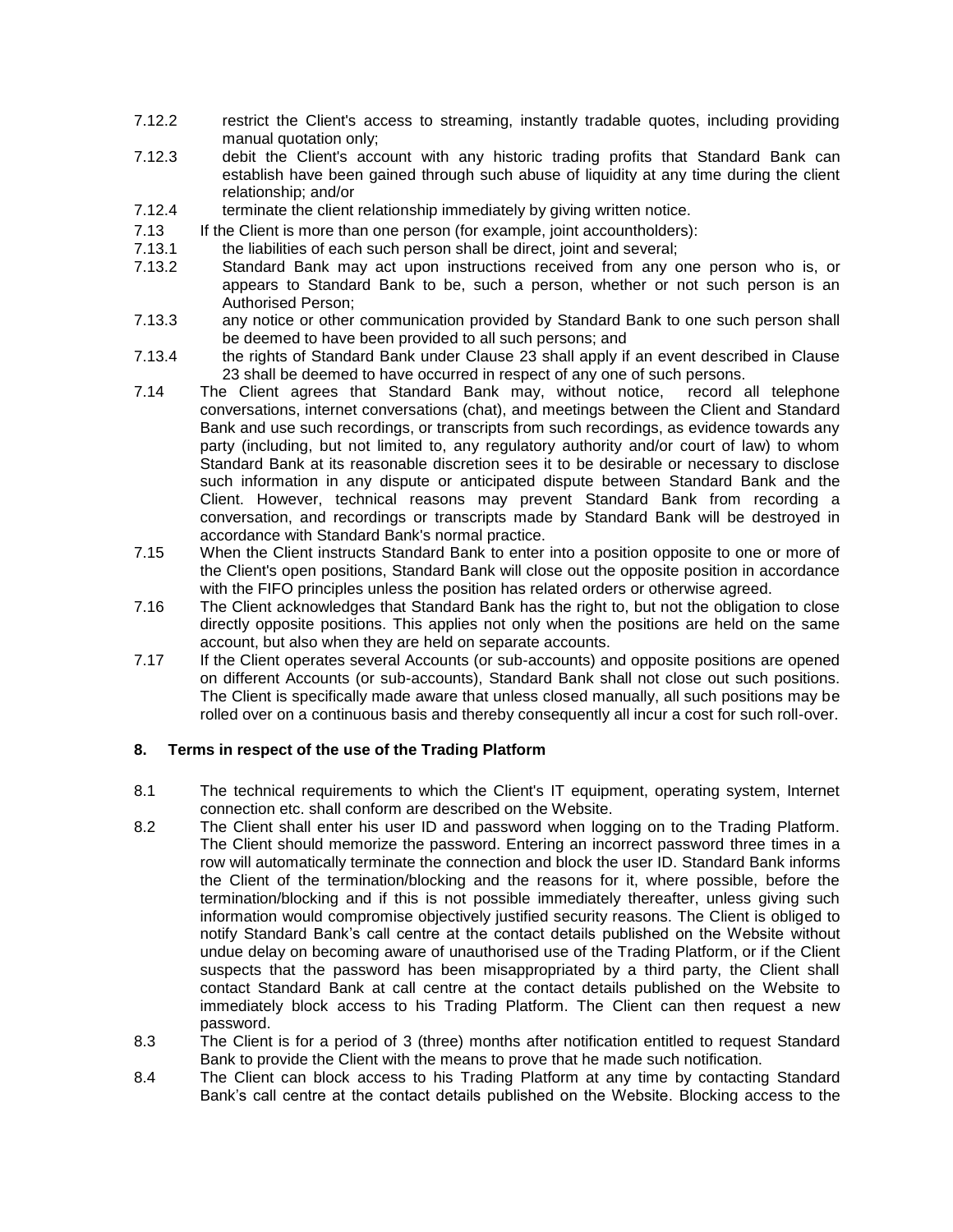Trading Platform prevents other persons from accessing it. Open orders and positions placed on the platform before the blocking will not be affected by the blocking unless the Client specifically requests so, and the Client is responsible for making appropriate decisions regarding his positions.

- 8.5 The right to use the Trading Platform is personal, and the Client shall not allow other persons to use his user ID and/or his password. If the Client wants to allow a third party to trade on the Client's account, the Client shall authorize the relevant third party by way of a power of attorney in a format acceptable to Standard Bank. Once the power of attorney has been approved by Standard Bank a personal user ID and password shall be provided to the holder of the power of attorney by Standard Bank. The authority provided in terms of the power of attorney shall remain in full force and effect until revoked in writing by the Client. The termination of the user ID and password issued to the holder of the power of attorney shall take effect on the day on which Standard Bank receives and acknowledges written notification of the revocation of the power of attorney or if such day is not a Business Day, the next Business Day (the "Termination Date"). The Client agrees that any instruction received prior to the Termination Date shall not be affected by any such termination and that Standard Bank shall process any such instruction, notwithstanding that any such transactions related to such instructions shall not be completed until after the Termination Date.
- 8.6 From the Trading Platform the Client can print reports on trading activities and his account balances.
- 8.7 Where the Client has placed an order which he subsequently wants to cancel, the Client may request that the order be cancelled up until the time of execution. The Client is aware that Standard Bank is under no obligation to cancel the order. A request for cancellation or an order can be made via the Trading Platform or by calling Standard Bank's call centre during its hours of operation at the contact numbers specified on the Website. Requests concerning cancellation of orders generated when the margin is exceeded can only be made to Standard Bank's call centre during its hours of operation at the contact numbers specified on the Website. An order shall not be considered to be cancelled until the Client has received a written confirmation from Standard Bank.
- 8.8 Standard Bank shall not be responsible for losses resulting from the Client's installation and use of the computer programs used on the Trading Platform, unless such liability arises by operation of law.
- 8.9 Standard Bank shall not be liable for any interruption, malfunction, downtime or other failure of the Trading Platform or any component part of the Trading Platform (as the case may be) for whatever reason.
- 8.10 Standard Bank may modify, suspend or discontinue the Trading Platform, whether temporarily or permanently, without notice.

#### **9. General powers and authority of Standard Bank**

- 9.1 Standard Bank is entitled to do all things necessary to give effect to these Terms and the Services including but not limited to:
- 9.1.1 sign any document (including without limitation, forms of acceptance, letters of renunciation and transfer forms) or agreements on the Client's behalf and, to do all things necessary, including the appointment of any third party;
- 9.1.2 apply and subscribe for any securities or investments in accordance with these Terms;
- 9.1.3 do whatever is necessary in Standard Bank's discretion, to protect the Client's rights.

#### **10. Transfer of funds to or from the Client's Account**

10.1 The Client acknowledges and agrees that it is his sole responsibility to ensure that the correct Standard Bank account number, details and reference is used when transferring funds to Standard Bank. The Client understands and accepts that in order to ensure the correct and timeous allocation of funds to the Client's Account that the Client should only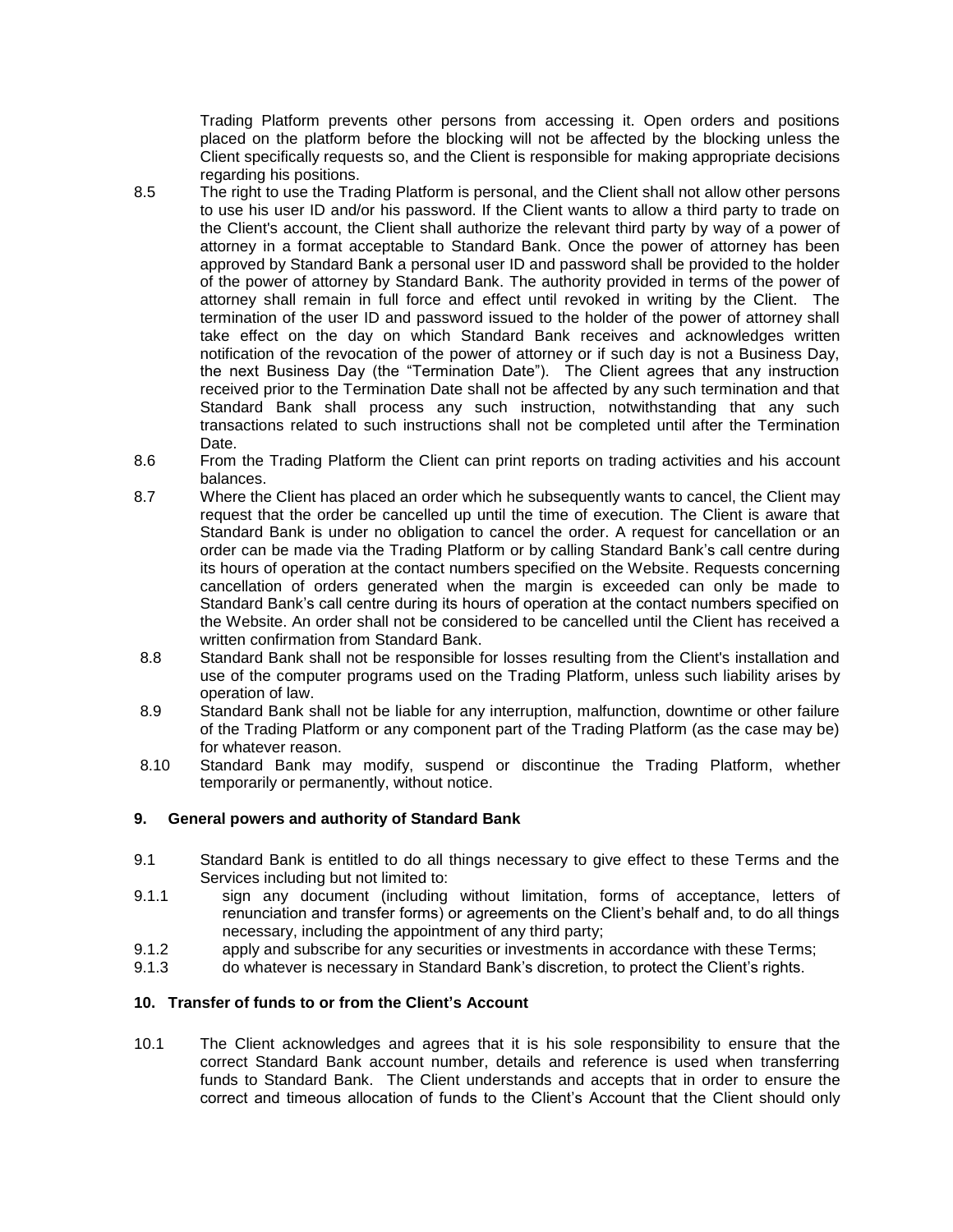transfer funds from the Client's own account/s at other banks. Accordingly the Client shall provide Standard Bank with sufficient information in respect of the transfer from the sending bank in order to identify which Client and which Account the funds shall be credited to. Therefore, the Client understands and accepts that Standard Bank only is able to respect the time limits mentioned in Clause [10.2](#page-10-0) if Standard Bank can identify the sender as the Client and to which Client and Account the funds shall be credited.

- <span id="page-10-0"></span>10.2 For all transfers the funds are booked and at disposal on the Client's Account no later than five Business Days after the funds are received by Standard Bank, provided the funds have been cleared and all the relevant information has been provided. If Standard Bank receives the funds on a non-Business Day or receives the funds after 3 p.m. South African time on a Business Day, the funds are considered to be received on the following Business Day and, consequently, the Client cannot expect the funds to be at disposal until the sixth following Business Day after 10 a.m. South African time.
- 10.3 The Client acknowledges and agrees that Standard Bank cannot be held liable for the period it takes from the time the sending bank transfers funds to Standard Bank and the time when Standard Bank receives those funds. The Client further acknowledges and agrees that he shall only be entitled to trade upon there being sufficient cleared funds reflected in his Account.
- 10.4 The Client shall only be entitled to request a withdrawal of funds by contacting Standard Bank's call centre at the contact number or e-mail address (as published on the Website) during its operating hours (as published on the Website) and no other form of communication in respect of withdrawals shall be entertained. If Standard Bank receives any request for a withdrawal of funds after 3p.m. South African time on a Business Day, the request is deemed to have been received in the following Business Day.
- 10.5 The Client acknowledges that Standard Bank shall not be liable for any delays which may occur in relation to transfer of funds from Account into the Client's bank account and further acknowledges and agrees that it may take up to five Business Days for the funds to be transferred.
- 10.6 The Client further acknowledges and agrees that events as described in Clause [32.2](#page-23-0) can cause the booking and availability of funds to be delayed for the period that such event continues.
- 10.7 All amounts paid by the Client to Standard Bank and by Standard Bank to the Client will be denominated in United States Dollars ("**US Dollars**") unless otherwise agreed by the Parties. Where the Client concludes a transaction denominated in a currency other than US Dollars, and an amount of money is payable by either Party to the other, the amount will be converted to US Dollars immediately at the prevailing spot exchange rate for the currencies involved as determined by Standard Bank in good faith and in a commercially reasonable manner.
- 10.8 All payments made to the Client's bank account by Standard Bank may be subject to a currency conversion fee, as stipulated on the Website from time to time, which conversion shall be made from US Dollars to the base currency of that bank account.

## **11. Margins, Security, Payments and Delivery**

- 11.1 The Client shall pay to Standard Bank on demand:
- 11.1.1 such sums of money by way of deposits, or as initial or variation margin as Standard Bank may require. In the case of a Contract effected by Standard Bank on an exchange, such margin shall be not less than the amount or percentage stipulated by the relevant exchange plus any additional margin that Standard Bank at its discretion may require;
- 11.1.2 such sums of money as may from time to time be due to Standard Bank under a Contract and such sums as may be required in or towards clearance of any debit balance on any Account;
- 11.1.3 such sums of money as Standard Bank may from time to time require as security for the Client's obligations to Standard Bank; and
- 11.1.4 any amount to maintain a positive cash balance on any and all Account(s).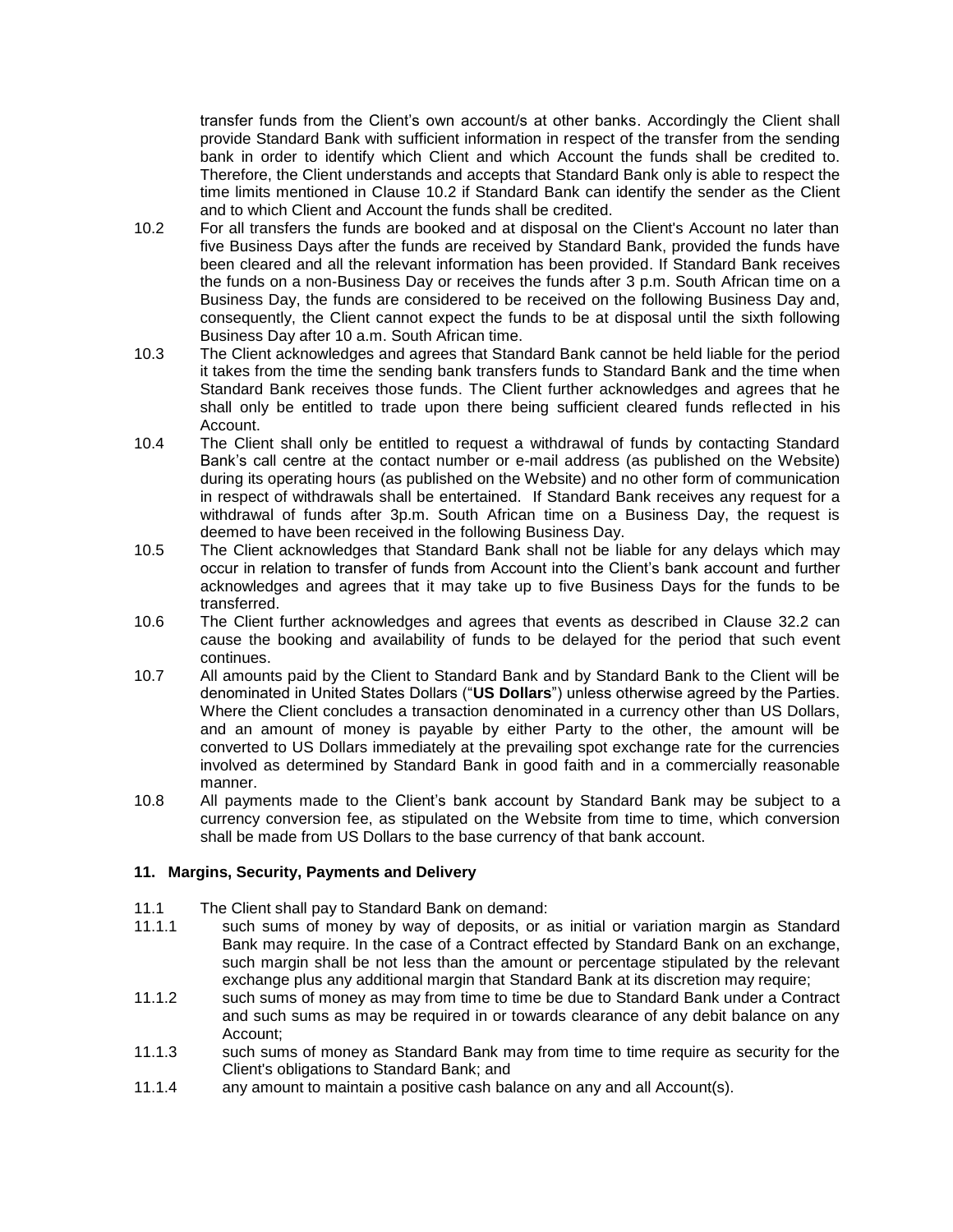- 11.2 If the Client makes any payment which is subject to any price fluctuations, withholding or deduction, the Client shall pay to Standard Bank such additional amount to ensure that the amount actually received by Standard Bank will equal the full amount Standard Bank would have received had no price fluctuations, withholding or deduction been made.
- 11.3 Payments into the Client's Account are credited by Standard Bank on the condition of Standard Bank receiving the amount in question. This shall apply irrespective of whether it has been explicitly stated in receipts or other notices of or requests for payment.
- 11.4 The Client is made aware that securities held or deposited on the Client's Account with Standard Bank the Client cannot put up as collateral or guarantee for any of the Client's obligations towards a third party.
- 11.5 Any Security will be held by an intermediate broker or eligible custodian, appointed by Standard Bank, and the intermediate broker or eligible custodian shall be responsible for claiming and receiving all interest payments, income and other rights accruing to the Client.
- 11.6 Standard Bank is with the Client's specific consent entitled to:
- 11.6.1 pass on any money or Security received from the Client in order to satisfy Standard Bank's obligations to any third party;
- 11.6.2 charge, pledge or grant any security arrangement over Security in order to satisfy Standard Bank's obligations to any third party in which case the Security may or may not be registered in the Client's name;
- 11.6.3 lend Security to any third party in which case the Security may or may not be registered in the Client's name; and
- 11.6.4 return to the Client other Security than the original Security.
- 11.7 Standard Bank shall not be obliged to account to the Client for any income received by Standard Bank as a result of carrying out any of the activities described in this Clause.
- 11.8 The Client shall be obliged to promptly deliver any money or property deliverable by it under a Contract in accordance with the terms of that Contract and with any instructions given by Standard Bank for the purpose of enabling Standard Bank to perform its obligations under any corresponding Contract entered into between Standard Bank and a third party.
- 11.9 If the Client fails to provide any margin, deposit or other sum due under the Terms in respect of any transaction, Standard Bank may close any open position without prior notice to the Client and apply any proceeds thereof to payment of any amounts due to Standard Bank. This is further regulated in Clause [23.](#page-17-0)
- 11.10 If the Client fails to make any payment when it falls due, the Client shall pay interest (from the due date and until payment takes place) on the outstanding amount at the rate stated in the Commissions, Charges and Margin Schedule, cf. Clause [16.3.](#page-14-0)
- 11.11 The Client is advised that Standard Bank shall have the right, in addition to any other rights it may have under the Terms, or under South African law in general, to limit the size of the Client's open positions (net or gross) and to refuse orders to establish new positions. Standard Bank will inform the Client as soon as possible regarding such refused orders and the reason for the refusals. Situations where Standard Bank may exercise such right include, but are not limited to, where:
- 11.11.1 Standard Bank has reason to believe that the Client may be in possession of Inside Information;
- 11.11.2 Standard Bank considers that there are abnormal trading conditions;
- 11.11.3 the value of the Client's Security (as determined by Standard Bank in its sole discretion) falls below the minimum margin requirement as defined in the Commissions, Charges and Margin Schedule; or
- 11.11.4 the Client has a negative cash balance on any Account.

## <span id="page-11-0"></span>**12. Margin Trades**

- 12.1 On the date of the opening of a Margin Trade between Standard Bank and the Client, Standard Bank may require the Client to have margin on the Account at least equivalent to Standard Bank's initial margin requirement.
- 12.2 Standard Bank's margin requirement shall apply throughout the term of the Margin Trade. It is the Client's responsibility continuously to ensure that sufficient margin is available on the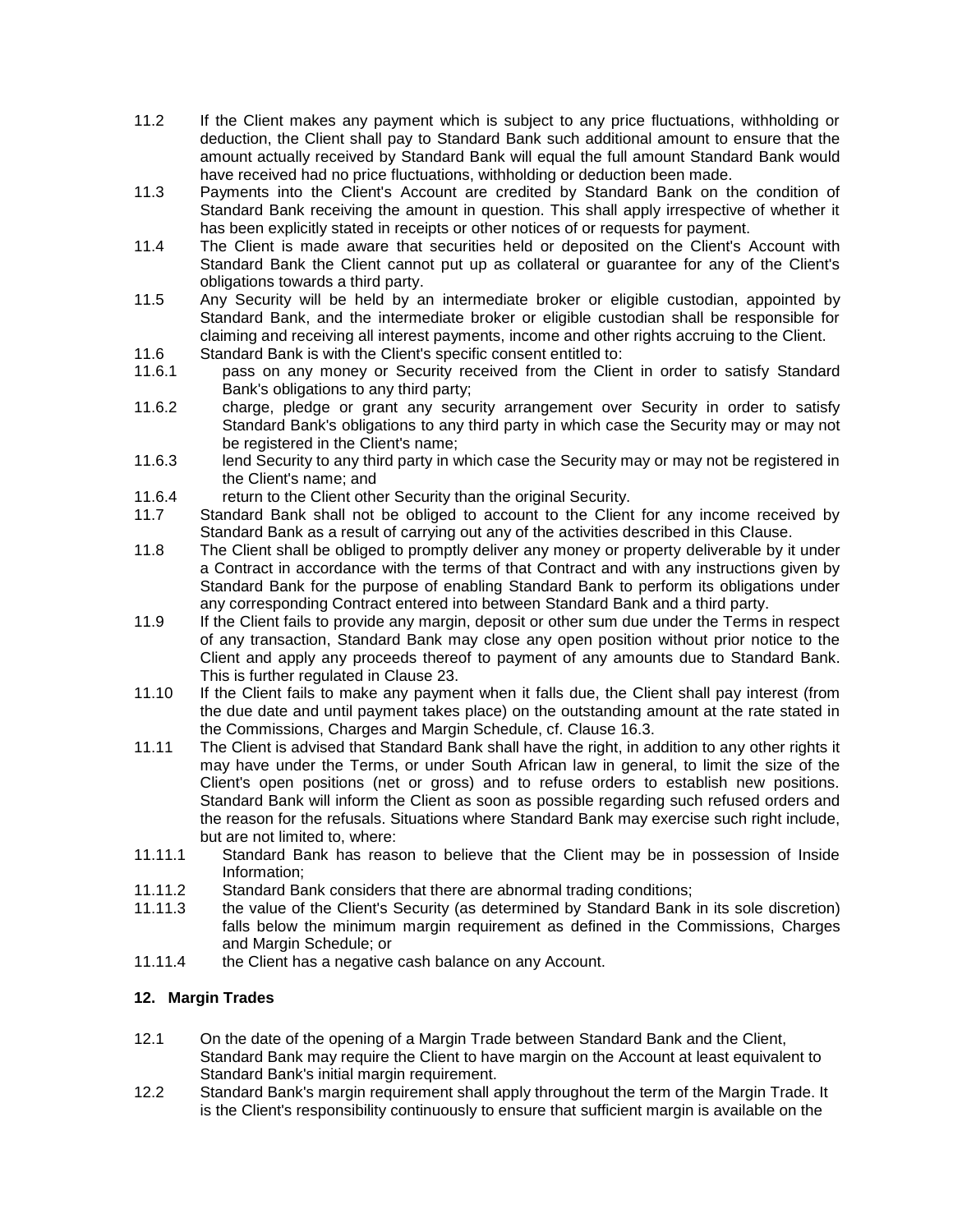Account at any time. If practicably possible Standard Bank shall notify the Client if the margin requirements are not met. If, at any time during the term of a Margin Trade, the margin available on the Account is not sufficient to cover Standard Bank's margin requirement, the Client is obliged to reduce the amount of open Margin Trades or transfer adequate funds to Standard Bank. Even if the Client takes steps to reduce the size of open Margin Trades or to transfer sufficient funds to Standard Bank, Standard Bank may close one, several or all of the Client's Margin Trades or part of a Margin Trade and/or liquidate or sell securities or other property at the Client's account at its sole discretion without assuming any responsibility towards the Client for such action.

- 12.3 If Standard Bank due to insufficient margin, may close one, several or all of the Client's Margin Trades, the Client shall expect, unless otherwise agreed and confirmed by Standard Bank that all of the Client's open Margin Trades will be closed.
- 12.4 If the Client has opened more than one Account, Standard Bank is entitled to transfer money or Security from one Account to another, even if such transfer will necessitate the closing of Margin Trades or other trades on the Account from which the transfer takes place.
- 12.5 Standard Bank's general margin requirements for different types of Margin Trades are displayed on the Website. However, Standard Bank reserves the right to determine specific margin requirements for individual Margin Trades.

## **13. Accounts**

- 13.1 Standard Bank will make available to the Client a Settlement/Trade Confirmation in respect of any transaction or Contract entered into by Standard Bank with or for the Client and in respect of any open position closed by Standard Bank for the Client. Settlement/Trade Confirmations will normally be available shortly after the execution of the transaction.
- 13.2 An Account Summary and Account Statement are available to the Client through the Trading Platform. The Account Summary will normally be updated periodically during the day. The Account Statement will normally be updated every Business Day with information for the previous Business Day. Any fees or charges that are levied monthly will only update at the end of the relevant period. By accepting the Terms the Client agrees not to receive any Account Statements or Account Summaries in printed form from Standard Bank other than upon specific request.
- 13.3 Any notice or other communication to be provided by Standard Bank under the Terms, including Account Statements and Settlement/Trade Confirmations, may be sent by Standard Bank at its option to the Client in electronic form by e-mail or by display on the Client's account summary on the Trading Platform. The Client is obliged to provide Standard Bank with an e-mail address for this purpose. An e-mail message is considered received by the Client when sent from Standard Bank. Standard Bank is not responsible for any delay, alteration, re-direction or any other modification the message may undergo after transmission from Standard Bank. A message on the Client's Account on the Trading Platform is considered received by the Client when Standard Bank has placed the message on the Trading Platform. It is the responsibility of the Client to ensure that the Client's software and hardware setup does not prohibit the Client receiving e-mails or gaining access to the Trading Platform.
- 13.4 The Client is obliged to verify the contents of each document, including documents sent in electronic form from Standard Bank. Such documents shall, in the absence of manifest error, be deemed conclusive unless the Client notifies Standard Bank in writing to the contrary immediately after having received such document. In the event that the Client believes to have entered into a transaction or Contract, which should have produced a Settlement/Trade Confirmations or otherwise a posting on the Client's account, but the Client has not received such confirmation, the Client must inform Standard Bank immediately by contacting the call centre at the number or e-mail address published on the Website when the Client ought to have received such confirmation. In the absence of such information the transaction or Contract may at Standard Bank's reasonable discretion be deemed non-existent.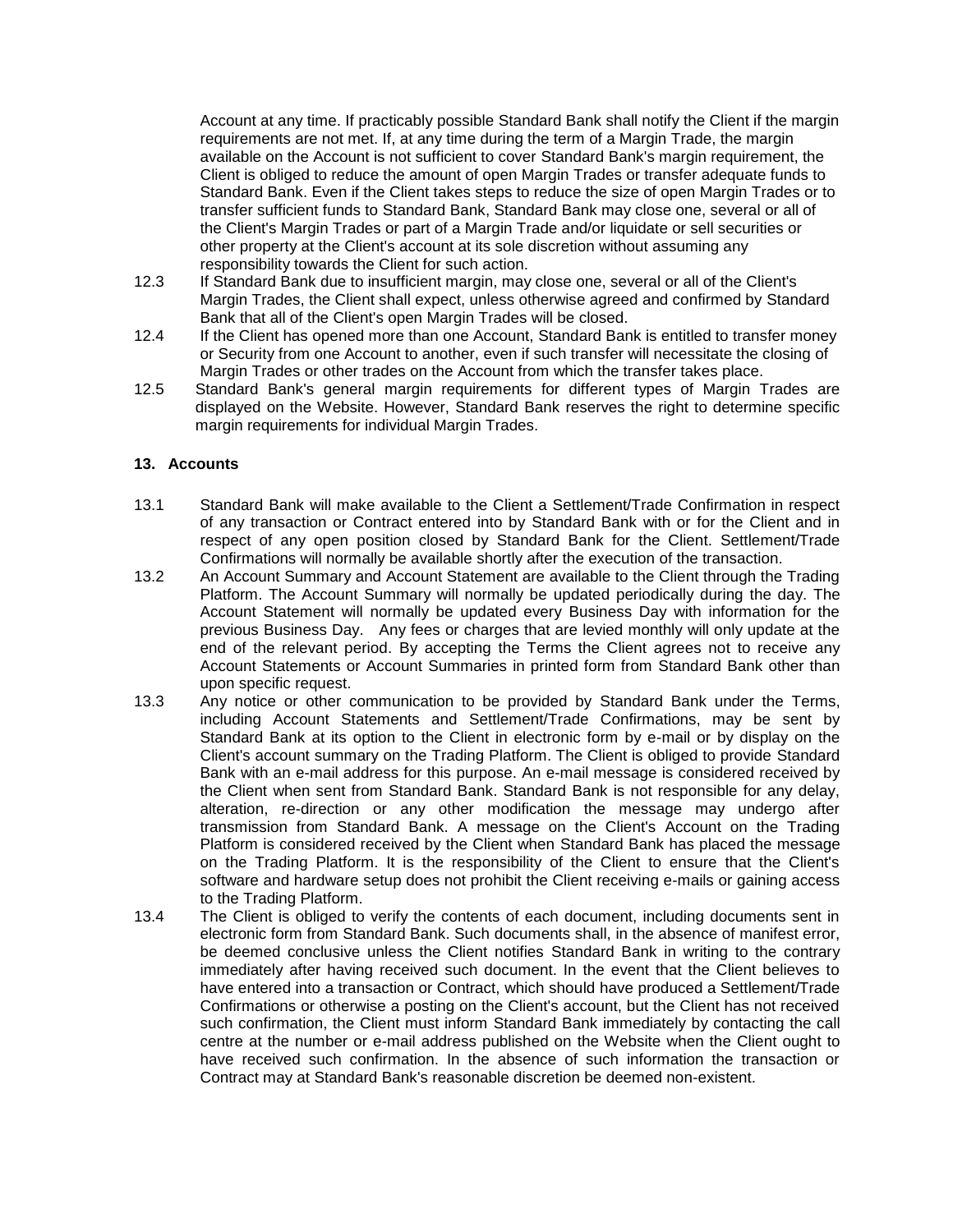## <span id="page-13-0"></span>**14. Commissions, Charges and Other Costs**

- 14.1 The Client shall be obliged to pay to Standard Bank the commissions and charges set out in the Commissions, Charges and Margin Schedule. The Commissions, Charges and Margin Schedule is available on the Website or as set out in an addendum to these Terms and may be supplied to the Client on demand.
- 14.2 Standard Bank may vary such commissions and charges without notice when the change is to the Client's advantage, or the grounds for changes are due to external circumstances beyond Standard Bank's control. Such circumstances include without limitation:
- 14.2.1 changes in the relationship with Standard Bank's Counterparties, which affect Standard Banks cost structures; and/or
- 14.2.2 changes in commissions and charges from exchanges, clearing houses, information providers or other third party providers that are passed on to the Client by Standard Bank.
- 14.3 Standard Bank may vary such commissions and charges, with one month's notice which notice may be given by e-mail, published on the Website or as set out in the addendum to these Terms at Standard Bank's discretion if:
- 14.3.1 market conditions, including competitive behavior, call for changes to Standard Bank conditions;
- 14.3.2 Standard Bank for commercial reasons wishes to change its general cost and pricing structure; and/or
- 14.3.3 significant particulars of the Client, based on which individual conditions were provided, have changed.
- 14.4 In addition to such commissions and charges, the Client shall be obliged to pay all applicable VAT and other taxes, storage and delivery charges, exchange and clearing house fees and all other fees incurred by Standard Bank in connection with any Contract and/or in connection with maintaining the Client relationship and Account.
- 14.5 Furthermore, Standard Bank shall be entitled to demand that the following expenses are paid separately by the Client:
- 14.5.1 all extraordinary disbursements resulting from the client relationship e.g. telephone, telefax, courier, and postal expenses in case the Client requests hardcopy Settlement/Trade Confirmations, Account Statements etc. which Standard Bank could have delivered in electronic form;
- 14.5.2 any expenses of Standard Bank, caused by non-performance by the Client, including a fee determined by Standard Bank in relation to forwarding of reminders, legal assistance etc;
- 14.5.3 any expenses of Standard Bank in connection with replies to inquiries by public authorities, including a fee determined by Standard Bank in relation to forwarding of transcripts and enclosures and for the preparation of copies;
- 14.5.4 administration fees in connection with security deposits, and any expenses of Standard Bank in relation to a pledge, if provided, including any insurance premium payments; and
- 14.5.5 any expenses of Standard Bank in connection with auditor's comments/reports if such is requested by the Client.
- 14.6 The fees will be charged either as a fixed amount corresponding to payments effected, or as a percentage or hourly rate corresponding to the service performed. The methods of calculation can be combined. Standard Bank reserves the right to introduce new fees.
- 14.7 Standard Bank may share commissions and charges with its affiliates, or other third parties or receive remuneration from them in respect of Contracts entered into by Standard Bank. Details of any such remuneration or sharing arrangement will not be set out on the relevant Settlement/Trade Confirmations. Standard Bank (or any affiliate) may benefit from commission, mark-up, mark-down or any other remuneration where it acts for the Counterparty to a Contract.
- 14.8 Standard Bank will upon reasonable request and to the extent possible disclose to the Client the amount of commission, mark-up, mark-down or any other remuneration paid by Standard Bank to any Introducing Broker or other third party.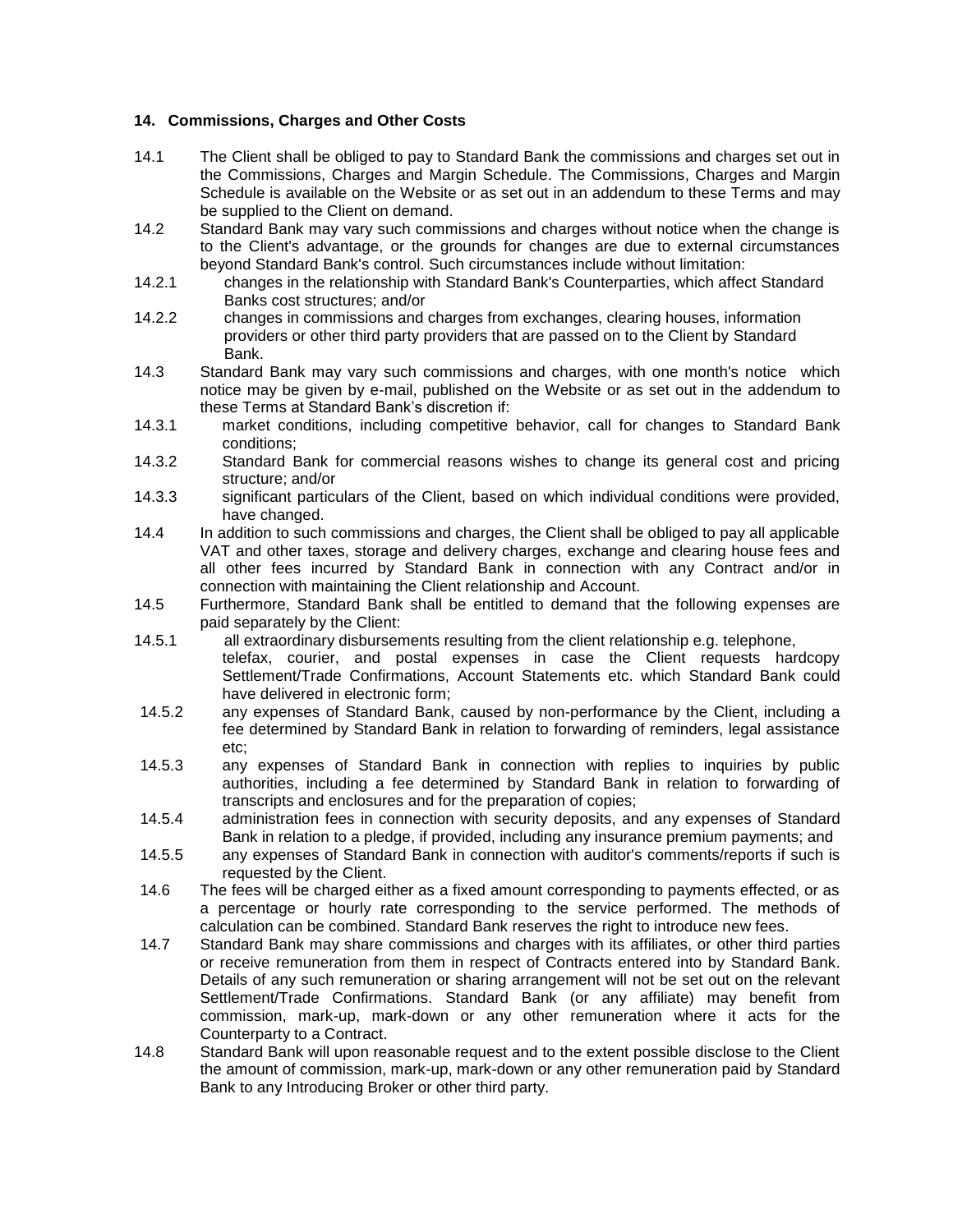- 14.9 Unless specified otherwise in the Terms, all amounts due to Standard Bank (or Agents used by Standard Bank) under the Terms shall, at Standard Bank's option:
- 14.9.1 be deducted from any funds held by Standard Bank for the Client; or
- 14.9.2 be paid by the Client in accordance with the provisions of the relevant difference account, Settlement/Trade Confirmation or other advice.
- 14.10 In respect of any transactions to be effected OTC, Standard Bank shall be entitled to quote prices at which it is prepared to trade with the Client. Save where Standard Bank exercises any rights it may have under the Terms to close a Contract, it is the Client's responsibility to decide whether or not it wishes to enter into a Contract at such prices.
- 14.11 Furthermore, the Client acknowledges, recognizes and accepts that the procedures described in Clause [12](#page-11-0) and Clause [18](#page-15-0) may result in additional indirect costs for the Client.

## **15. Subscription Services**

- 15.1 The Client understands that neither Standard Bank nor any of its affiliates has any interest in any of the subscription services ("**Subscribed Services**") which is available on the Site for a subscription fee. The subscription services are provided by an external vendor/s ("**External Vendor**").
- 15.2 The Client acknowledges that it shall be required to enter into an agreement with the External Vendor in respect of each Subscribed Service and accordingly its personal information will be made known to and stored by such External Vendor. The Client further acknowledges that the External Vendor may be situated in countries where data protection laws may not provide an equivalent level of protection as the laws of South Africa.
- 15.3 Standard Bank makes no representation or gives no warranty as to the accuracy or completeness of the Subscribed Services.
- 15.4 Notwithstanding the aforegoing, the Client acknowledges and accepts that any market recommendation communicated by Standard Bank on the Trading Platform does not constitute an offer to buy or sell or the solicitation of an offer to buy or sell an investment. Standard Bank makes no representation, warranty or guarantee as to, and shall not be responsible for, the accuracy or completeness of any information or trading recommendation furnished to the Client.
- 15.5 The Client irrevocably authorizes Standard Bank to debit the fees in respect of the Subscribed Services charged by the External Vendor to the Account.
- 15.6 The Client shall notify Standard Bank in the event that he cancels or terminates the Subscribed Services and agrees that Standard Bank shall have no liability in respect of the fees debited to its Account prior to such notification.

#### **16. Interest and Currency Conversions**

- 16.1 Subject to the provisions below and save as otherwise agreed in writing, Standard Bank shall not be liable to:
- 16.1.1 pay interest to the Client on any credit balance in any Account or on any other sum held by Standard Bank; or
- 16.1.2 account to the Client for any interest received by Standard Bank on such sums or in connection with any Contract.
- 16.2 The Client is entitled to interest on the basis of the Client's positive Net Free Equity in accordance with the terms in the Commissions, Charges and Margin Schedule.
- <span id="page-14-0"></span>16.3 The Client is obliged to pay interest on the basis of the Client's negative Net Free Equity in accordance with the terms of the Commissions, Charges and Margin Schedule.
- 16.4 Standard Bank may vary such interest rates and/or thresholds for interest calculation without notice when changes are to the Client's advantage, or the grounds for changes are due to external circumstances beyond Standard Bank's control. Such circumstances include without limitation:
- 16.4.1 changes in the monetary or credit policies domestic or abroad that affect the general interest level in a way that is of importance to Standard Bank;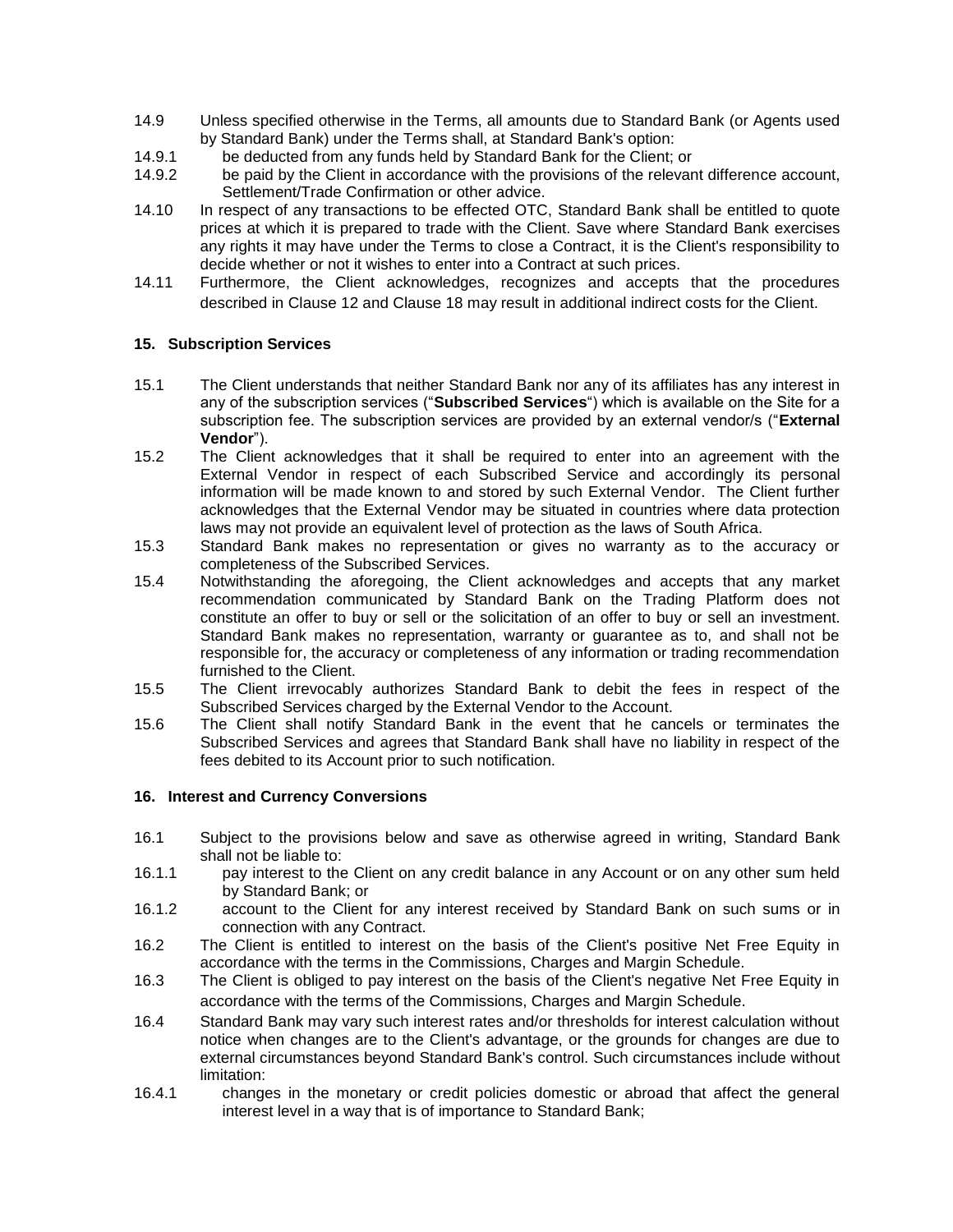- 16.4.2 other changes in the general interest level, including in the money and bond markets, that is of importance to Standard Bank;
- 16.4.3 changes in the relationship with Standard Bank's Counterparties, which affect Standard Bank's cost structures.
- 16.5 Standard Bank may vary such interest rates on one Business Day notice on the Website or by e-mail at Standard Bank's discretion, if:
- 16.5.1 market conditions, including competitive behavior, call for a change to Standard Bank conditions;
- 16.5.2 Standard Bank wishes to change its general commission, fee and pricing structure for commercial reasons; and/or
- 16.5.3 changes to significant particulars of the Client, based on which individual conditions were provided, occurs.
- 16.6 The Client is deemed to have accepted such changes if he does not, before the proposed date of their entry into force, notify Standard Bank that he does not accept them.
- 16.7 Standard Bank is entitled, but shall not in any circumstances be obliged, to convert:
- 16.7.1 any realised gains, losses, option premiums, commissions, interest charges and brokerage fees which arise in a currency other than the Client's base currency (i.e. the currency in which the Client's Account is denominated) to the Client's base currency;
- 16.7.2 any cash currency deposit to another cash currency deposit for the purpose of purchasing an asset denominated in a currency other than the Client's base currency;
- 16.7.3 any monies held by Standard Bank for the Client into such other currency as Standard Bank considers necessary or desirable to cover the Client's obligations and liabilities in that currency.
- 16.8 Whenever Standard Bank conducts currency conversions, Standard Bank will do so at such reasonable rate of exchange as Standard Bank selects. Standard Bank shall be entitled to add a mark-up to the exchange rates. The prevailing mark-up is defined in the Commissions, Charges and Margin Schedule.

## <span id="page-15-1"></span>**17. Pledge agreement**

- 17.1 Any and all Security transferred to Standard Bank by the Client or held by Standard Bank or by Standard Bank's Counterparties on behalf of the Client is pledged as a security for any liability that the Client has or may have to Standard Bank. Without limitation such Security shall comprise the credit balances on Accounts, the securities registered as belonging to the Client on Standard Bank's books, and the value of the Client's open positions with Standard Bank.
- 17.2 If the Client fails to fulfill any obligation under the Terms, Standard Bank is entitled to sell any pledged Security immediately without any notice or court action. Such sale shall take place by the means that Standard Bank in its reasonable discretion determines and at the price that Standard Bank in its reasonable discretion determines to be the best obtainable.

## <span id="page-15-0"></span>**18. Netting Agreement**

- 18.1 If on any date the same amounts are payable under the Terms by each party to the other in the same currency, then, each party's obligations to make payment of any such amount will be automatically satisfied by netting. If the amounts are not in the same currency, the amounts are converted by Standard Bank in accordance with the principles referred to in Clause [14.](#page-13-0)
- 18.2 If the aggregate amount that is payable by one party exceeds the aggregate amount that is payable by the other party, then the party by whom the larger aggregate amount is payable shall pay the excess to the other party and the obligations to make payment of each party will be satisfied and discharged.
- 18.3 If the Client, at any time during the Client relationship, has a negative cash balance in any Account, Standard Bank is entitled but not obligated to net between the Client's Accounts.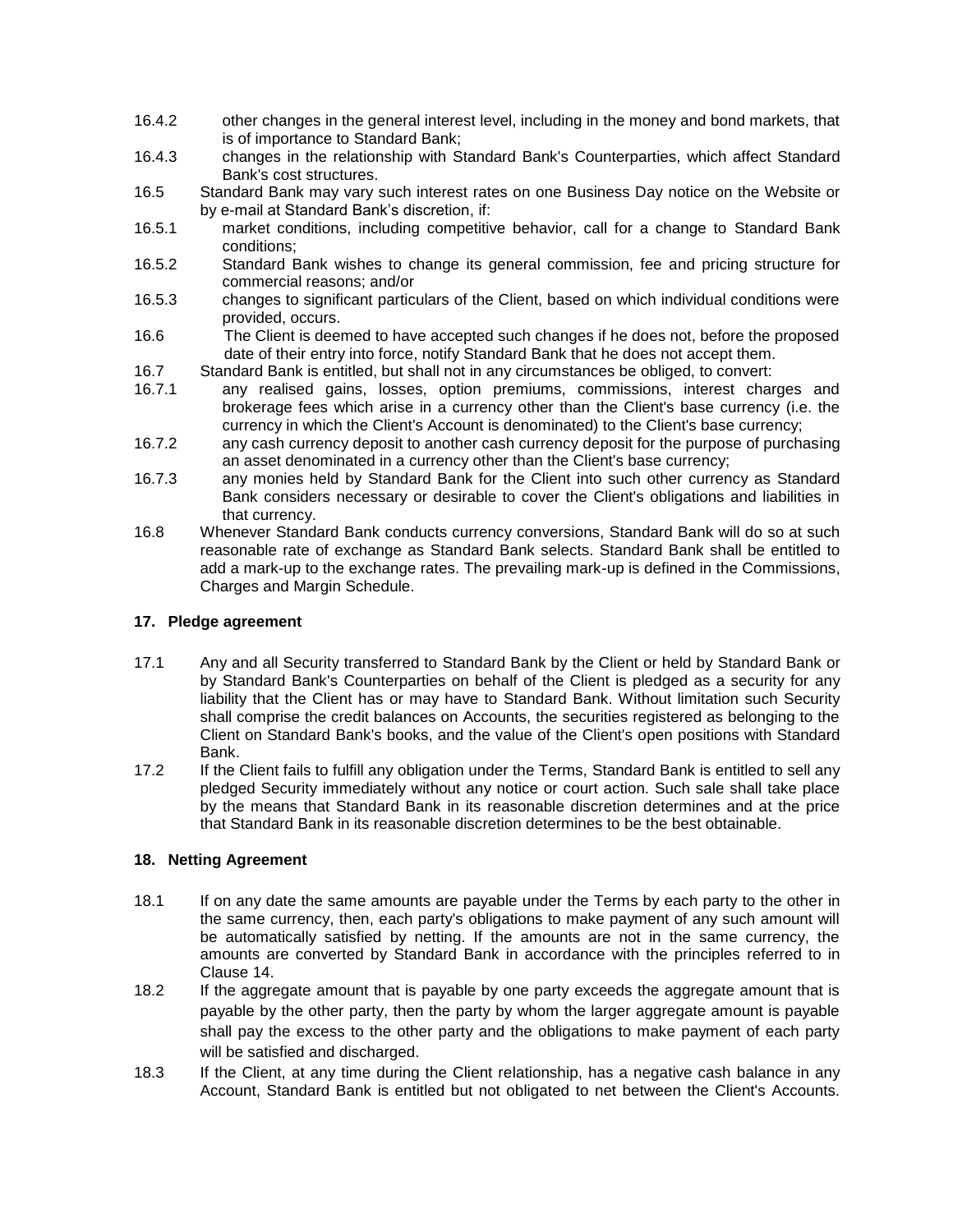The Client shall bear all the charges and any other costs associated with such netting in accordance with the Commissions, Charges and Margin Schedule.

- 18.4 If the Client relationship is terminated according to Clause [28,](#page-21-0) the claims that the parties have against each other shall be finally discharged by means of netting (closed). The value of open Contracts shall be determined according to the principles set forth below and the final amount to be paid by one of the parties shall be the difference between the payment obligations of the parties.
- 18.5 Rates based on which the Contracts shall be closed shall be market rates applicable on the day on which Standard Bank decides to close the Contracts.
- 18.6 Standard Bank may at its reasonable discretion determine the rates by obtaining an offer from a Market Maker in the asset in question or by applying rates from electronic financial information systems.
- 18.7 When determining the value of the Contracts to be netted, Standard Bank shall apply its usual spreads and include all costs and other charges.
- 18.8 This netting agreement shall be binding towards the estate and creditors of the parties to the client relationship.

## **19. Aggregation and split**

19.1 Standard Bank is in accordance with the Best Execution Policy entitled to aggregate the Client's orders with the its own orders, orders of any of its affiliates and/or persons connected with Standard Bank including employees and other clients. Furthermore, Standard Bank may split the Client's orders when executing these. The orders will only be aggregated or split if Standard Bank reasonably believes it to be in the best interest of the Client. On some occasions aggregation and split of the Client's order may result in the Client obtaining a less favourable price than if the Client's orders had been executed respectively separately or mutually.

#### **20. Conflicts of Interest**

20.1 Standard Bank, its affiliates or other persons or companies connected with Standard Bank may have an interest, relationship or arrangement that is material in relation to any transaction or Contract effected, or advice provided by Standard Bank, under the Terms, which may be in conflict or in competition with Client's interest. By accepting the Terms and Standard Bank's Code of Ethics the Client agrees that Standard Bank may transact such business in terms of its conflict of interest policies and management procedures.

#### **21. Standard Bank's Counterparties**

- 21.1 In order to give effect to the Client's instructions, Standard Bank may instruct a Counterparty selected at Standard Bank's discretion and Standard Bank shall do so where the transaction is to be subject to the rules of an exchange or market of which Standard Bank is not a member.
- 21.2 Standard Bank shall not be responsible for errors committed by such Counterparties.

#### **22. Introducing Brokers**

22.1 The Client may have been referred to Standard Bank by an Introducing Broker. If so, Standard Bank shall not be responsible for any agreement made between the Client and the Client's Introducing Broker. The Client acknowledges that any such Introducing Broker will either be acting as an independent intermediary or an Agent for the Client and that no such Introducing Broker shall be authorised to make any representations concerning Standard Bank or Standard Bank's Services.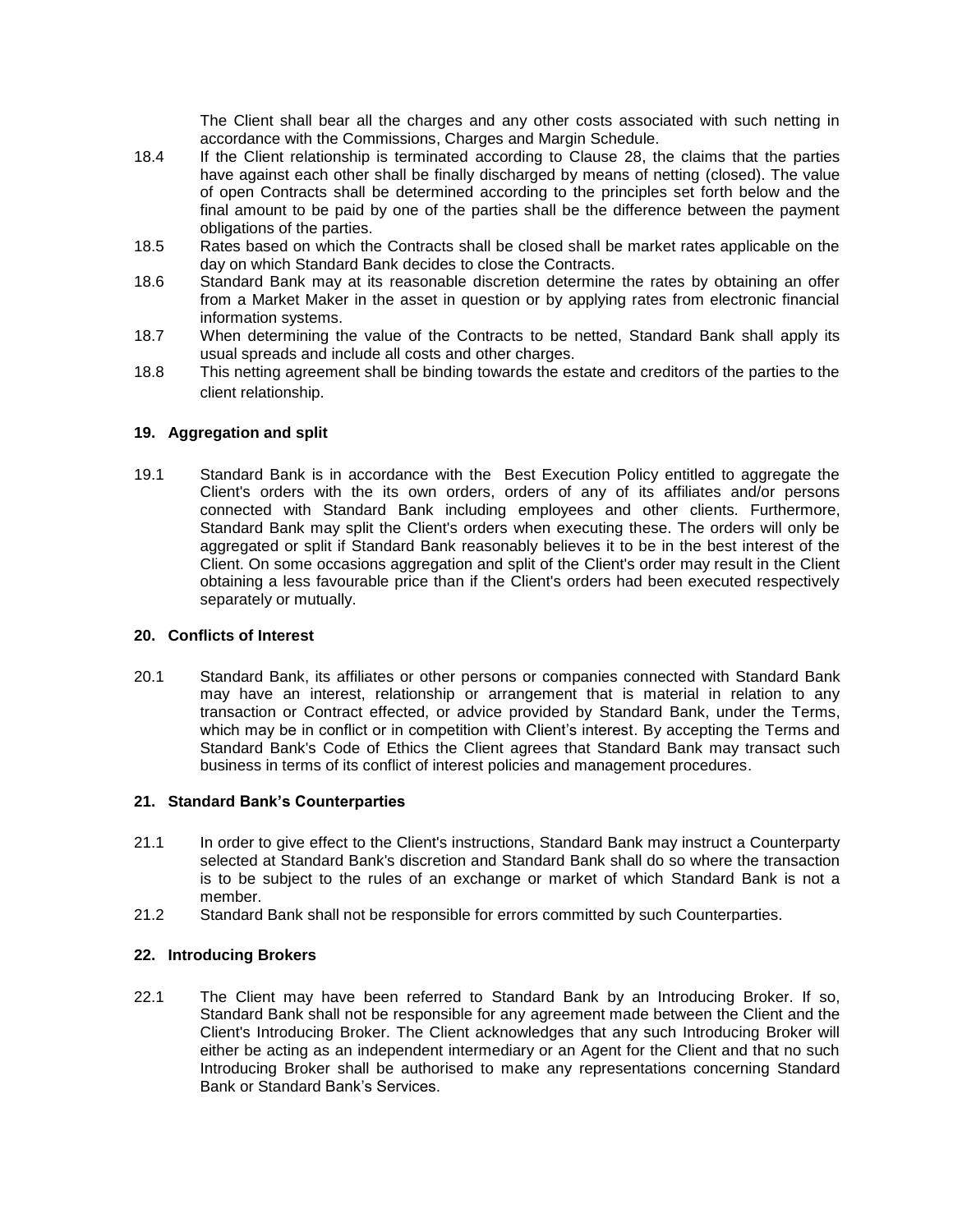- 22.2 The Client is specifically made aware that the Client's agreement with its Introducing Broker may result in additional costs as Standard Bank may pay fees or commission to such person.
- 22.3 The Client is also specifically made aware that the Client's agreement with its Introducing Broker may result in additional costs for the Client because the Introducing Broker can deduct commissions and fees as well as price or interest/financing rate adjustments for any trade conducted on or allocated to the Clients Account either by the Introducing Broker or the Client.
- 22.4 If the Introducing Broker undertakes any deductions from the Client's Trading Account according to any agreement between the Client and the Introducing Broker, Standard Bank has no responsibility as to the existence or validity of such an agreement.
- 22.5 Standard Bank shall have no responsibility or liability to the Client in following the instructions given by the Introducing Broker. Standard Bank is under no obligation to supervise or otherwise know or review the payment instructions or any other acts, including but not limited to the trading, of the Introducing Broker.
- 22.6 The Client acknowledges and accepts that frequent transactions may result in a sum total of commissions, fees, price or interest/financing rate adjustments for trades conducted that may be substantial and not necessarily be offset by the net profits, if any, achieved from the relevant trades. The responsibility for correctly assessing whether the size of the total commissions, fees, price or interest/financing rate adjustments for trades conducted paid from the Client's account makes trading commercially viable, is the combined responsibility of the Client and the Introducing Broker. Standard Bank only acts as the intermediary, and therefore is not responsible for the size of the commissions and fees as well as price or interest rate paid by the Client.
- 22.7 Any commissions, fees, price or interest/financing rate adjustments for trades conducted may be shared between the Introducing Broker, Standard Bank and third parties according to the Introducing Broker's written instructions and/or at Standard Bank's discretion.

## <span id="page-17-0"></span>**23. Default and Default Remedies**

- 23.1 The provisions contained in this Clause supplement any other rights that Standard Bank or any of its affiliates have according to the Terms, including but not limited to the Pledge Agreement referred to in Clause [17,](#page-15-1) and furthermore any other rights Standard Bank has according to South African law.
- 23.2 Standard Bank reserves the right to retain, or make deductions from, any amounts which Standard Bank owes to or is holding for the Client if any amounts are due from the Client to Standard Bank or Standard Bank's affiliates.
- 23.3 The Client authorises Standard Bank, at Standard Bank's discretion, at any time and without notice, to sell, apply, set-off and/or charge in any manner any or all of the Client's property and/or the proceeds of any of the same of which Standard Bank or any of its affiliates or Agents has custody or control, in order to discharge any or all of the Client's obligations to Standard Bank or to Standard Bank's affiliates.
- 23.4 Each and any of the following events shall constitute an Event of Default in relation to all of a Client's Contracts, Margin Trades, securities and other business with Standard Bank (regardless of whether the Event of Default only relates to part of the business with Standard Bank):
- 23.4.1 if the Client fails to make any payment or fails to do any other act required under the Terms or by Standard Bank at its reasonable discretion;
- 23.4.2 if the Client fails to remit funds necessary to enable Standard Bank to take delivery under any Contract on the first due date;
- 23.4.3 if the Client fails to provide assets for delivery, or take delivery of assets, under any Contract on the first due date;
- 23.4.4 if the Client dies or becomes of unsound mind:
- 23.4.5 if an application is made in respect of the Client for any action pursuant to the South African Insolvency Act 24 of 1936 or any equivalent act or successor act applicable to the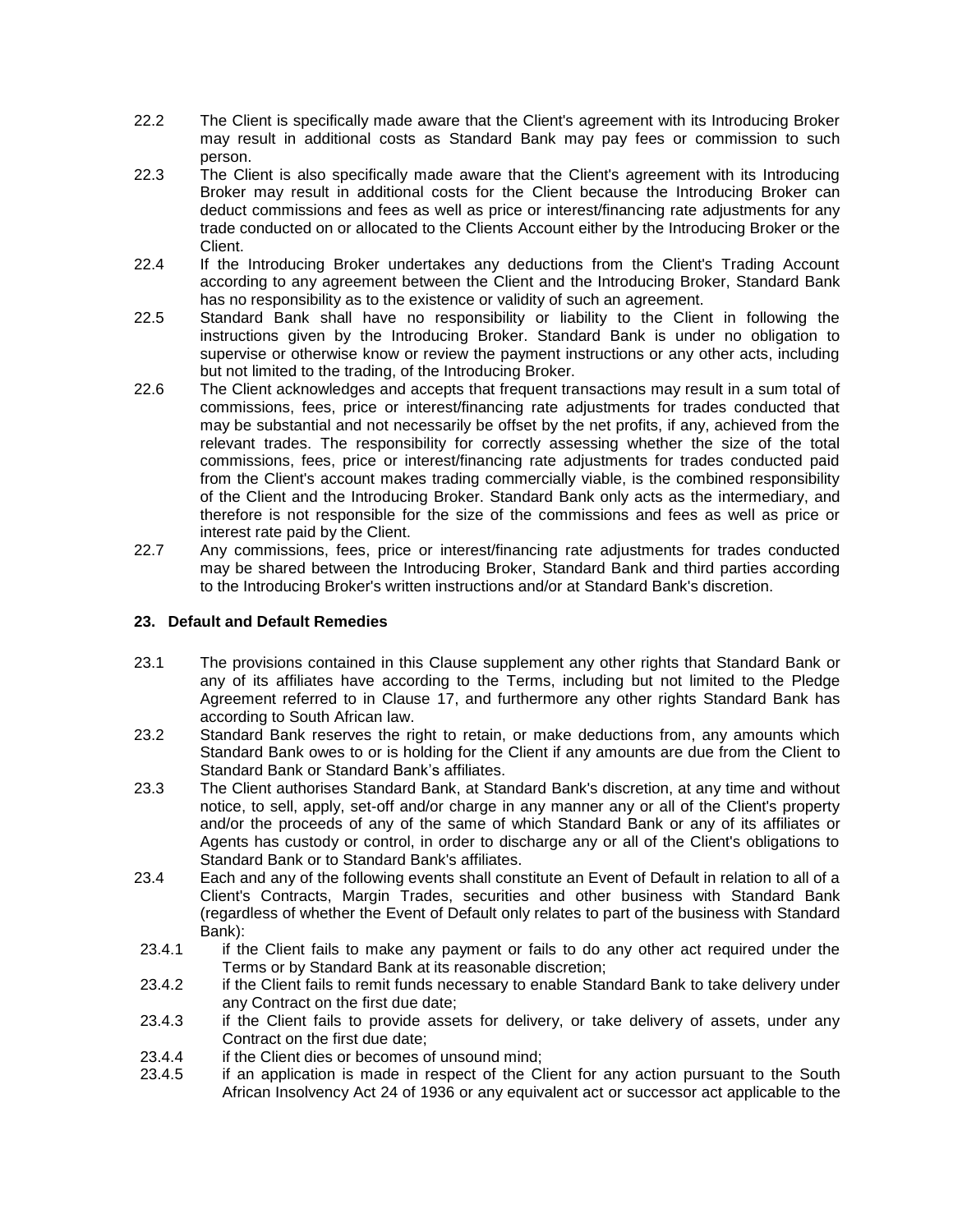Client or, if a partnership, in respect of one or more of the partners, or if a company, that a receiver, trustee, administrative receiver or similar officer is appointed;

- 23.4.6 if a petition is presented for the winding-up or administration of the Client;
- 23.4.7 if an order is made or a resolution is passed for the winding-up or administration of the Client (other than for the purposes of amalgamation or reconstruction with the prior written approval of Standard Bank);
- 23.4.8 if any distress, execution or other process is levied against any property of the Client and is not removed, discharged or paid within seven days;
- 23.4.9 if any security created by any mortgage or charge becomes enforceable against the Client and the mortgagee or chargee takes steps to enforce the security or charge;
- 23.4.10 if any indebtedness of the Client or any of its subsidiaries becomes immediately due and payable, or capable of being declared so due and payable, prior to its stated maturity by reason of default of the Client (or any of its subsidiaries) or the Client (or any of its subsidiaries) fails to discharge any indebtedness on its due date;
- 23.4.11 if the Client fails to fully comply with obligations under the Terms or any Contract, including refrains from complying with Margin requirements;
- 23.4.12 if any of the representations or warranties given by the Client are, or become, untrue;
- 23.4.13 if Standard Bank or the Client is requested to close a Contract (or any part of a Contract) by any regulatory agency or authority; or
- 23.4.14 if Standard Bank reasonably considers it necessary for its own protection or the protection of its affiliates.
- 23.5 Upon the occurrence of an Event of Default, Standard Bank shall at its discretion be entitled  $t^{\circ}$
- 23.5.1 sell or charge in any way any or all of the Client's collateral, assets and property which may from time to time be in the possession or control of Standard Bank or any of its affiliates or Agents or call on any guarantee, without any notice or court order. Sale of Security, assets and property shall take place by means that Standard Bank in its reasonable discretion determines and at the price that Standard Bank in its reasonable discretion determines to be the best obtainable;
- 23.5.2 buy or sell any Security, investment or other property where this is, or is in the reasonable opinion of Standard Bank likely to be, necessary in order for Standard Bank to fulfill its obligations under any Contract and the Client shall reimburse Standard Bank for the full amount of the purchase price plus any associated costs and expenses;
- 23.5.3 deliver any Security, investment or property to any third party, or otherwise take any action Standard Bank considers to be desirable in order to close any Contract;
- 23.5.4 require the Client immediately to close and settle a Contract in such manner as Standard Bank may in its reasonable discretion request;
- 23.5.5 to enter into any foreign exchange transaction, at such market rates and times as Standard Bank may determine, in order to meet obligations incurred under a Contract;
- 23.5.6 reinvoice all or part of any assets standing to the debit or credit of any Account (including commuting Standard Bank's or the Client's obligation to deliver an asset into an obligation to pay an amount equal to the market value of the asset (determined by Standard Bank at its reasonable discretion) on the date reinvoicing takes place); and
- 23.5.7 close-out all Contracts and net all the Client's and Standard Bank's obligations towards each other as of the date fixed by Standard Bank with effect to third parties.
- 23.6 The Client authorises Standard Bank to take any or all of the steps described in this Clause without notice to the Client and acknowledges that Standard Bank shall not be responsible for any consequences of it taking any such steps, unless Standard Bank has exercised gross negligence in connection herewith. The Client shall execute the documents and take the action as Standard Bank may request in order to protect the rights of Standard Bank and its affiliates under the Terms or under any agreement the Client may have entered into with Standard Bank's affiliates.
- 23.7 If Standard Bank exercises its rights to sell any Security or property of the Client under this Clause, it will effect such sale, without notice or liability to the Client, on behalf of the Client and apply the proceeds of sale in or towards discharge of any of the Client's obligations to Standard Bank or to Standard Bank's affiliates.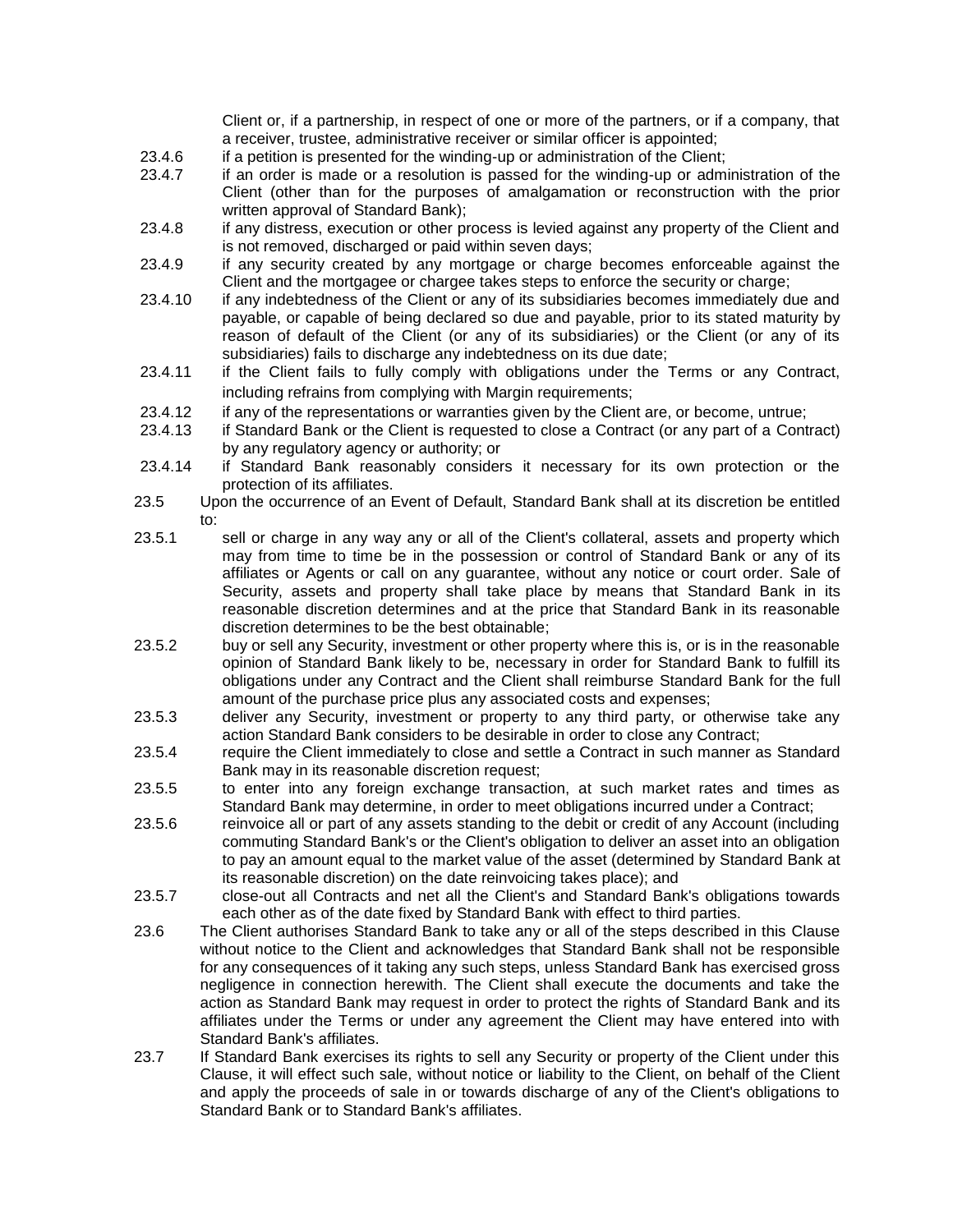23.8 Without prejudice to Standard Bank's other rights under the Terms or under prevailing law, Standard Bank may, at any time and without notice, combine or consolidate any of the accounts maintained by the Client with Standard Bank or any of its affiliates and off-set any and all amounts owed to, or by, Standard Bank or any of its affiliates in such manner as Standard Bank at its reasonable discretion may determine.

## **24. Client Representations and Warranties**

- 24.1 The Client warrants and represents that:
- 24.1.1 it is not under any legal disability with respect to, and is not subject to any law or regulation which prevents its performance according to the Terms or any Contract or transaction contemplated by the Terms;
- 24.1.2 it has obtained all necessary consents and has the authority to operate according to the Terms (and if the Client is not an individual person, that it is properly empowered and has obtained necessary corporate or other authority pursuant to its constitutional and organisational documents);
- 24.1.3 investments or other assets supplied by the Client for any purpose shall, subject to the Terms, at all times be free from any charge, lien, pledge or encumbrance and shall be beneficially owned by the Client;
- 24.1.4 it is in compliance with all laws to which it is subject including, without limitation, all tax laws and regulations, exchange control requirements and registration requirements; and
- 24.1.5 the information provided by the Client to Standard Bank is complete, accurate and not misleading in any material respect.
- 24.2 The above warranties and representations shall be deemed to be repeated each time the Client in the future for the duration of the client relationship provides instructions to Standard Bank.

#### **25. Indemnity and limitations of liability**

- 25.1 The Client is obliged to compensate Standard Bank for all losses, taxes, expenses, costs and liabilities whatsoever (present, future, contingent or otherwise and including reasonable legal fees) which may be suffered or incurred by Standard Bank as a result of or in connection with:
- 25.1.1 the Client's breach of the Terms;
- 25.1.2 Standard Bank entering into any transaction or Contract; or
- 25.1.3 Standard Bank taking any of the steps which Standard Bank is entitled to take in an Event of Default;

unless and to the extent only that such losses, taxes, expenses, costs and liabilities are suffered or incurred as a result of Standard Bank's gross negligence or willful default.

- 25.2 This right to compensation shall survive any termination of the Client relationship.
- 25.3 **Standard Bank makes no warranty, express or implied, in respect of the Services. Standard Bank expressly disclaims any implied warranties of availability, fitness for a particular purpose, correctness, quality, accuracy, security, completeness, reliability, performance, timeliness, or pricing in respect of the Services. Standard Bank has no responsibility to maintain the Services or supply any corrections, updates or releases in respect of the Services. Standard Bank is not soliciting any action based on the provision or use of the Services.**
- 25.4 **The Client acknowledges that Standard Bank's obligations in respect of the Services, including the availability, proper operation, security and proper performance and accuracy of the Services, do not constitute any guarantee or assurance as to the Services and are limited to an undertaking, on a best endeavours basis as can reasonably be expected from a professional provider of automated financial services.**
- <span id="page-19-0"></span>25.5 **Consequently and without prejudice to Clause [8](#page-8-0) Standard Bank its officers, affiliates, employees and agents shall not be liable in delict, contract, warranty or otherwise for any direct, indirect or consequential costs, damages, losses or liability, contingent or**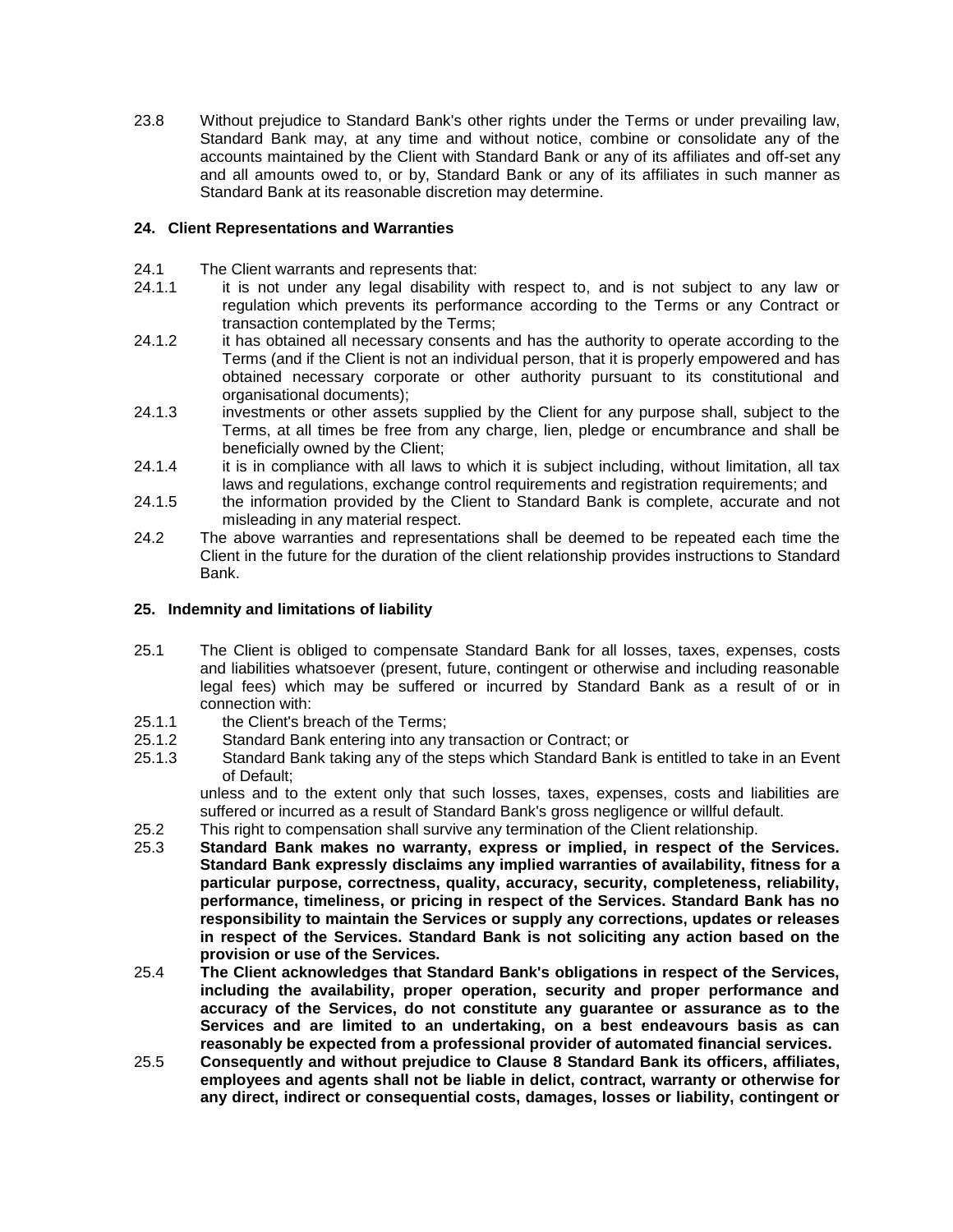**otherwise, suffered by the Client or any third party, which arises out of or is pursuant to**:

- **25.5.1 the correctness, quality, accuracy, security, completeness, reliability, performance, timeliness or pricing provided under the Services;**
- **25.5.2 any loss (including consequential and other indirect losses), expense, cost or liability (together referred to as "Loss") suffered or incurred by the Client as a result of or in connection with the provision of the Services unless and to the extent that such Loss is suffered or incurred as a result of Standard Bank's willful default;**
- **25.5.3 any Loss due to actions taken by Standard Bank according to its rights under the Terms,**
- **25.5.4 operational failures preventing the use of the Trading Platform;**
- **25.5.5 interruptions preventing the Client from accessing the Trading Platform;**
- **25.5.6 any failure to provide continuous access to the Services or for any interruption or disruption of Client's access or delays or omissions of the Services, including delays in processing any instruction which result in such instruction not being executed, arising from,** *inter alia***, a force majeure or other situations which are beyond the control of Standard Bank, interruption of the Service by Standard Bank in the case of a risk of abuse of, or unauthorised access to, the Service by third parties or any other situation that constitutes, in the sole opinion of Standard Bank, a risk to the security or the accuracy of the Service, volatile market conditions, market disruption, unavailability of pricing or funds for a transaction, overload or shutting down of markets or stock exchanges;**
- **25.5.7 the failure of any internet connection or communication service to provide or maintain the Client's access to the Services;**
- **25.5.8 any erroneous communications between Standard Bank and the Client.**
- **25.5.9 use of the internet and e-mail as means of communication; or**
- **25.5.10 loss or damage caused by matters relating to the Client's own computer systems.**
- 25.6 Standard Bank will not be liable in delict, contract, warranty or otherwise for any loss of profits or anticipated savings (in either case, whether direct or indirect) or any direct, indirect or consequential damages which the Client may incur or experience because it has entered into these Terms or relied on the Services, even if Standard Bank knows of the possibility of such losses or damages.
- 25.7 Standard Bank shall have no responsibility to inform the Client of any difficulties it or other third parties experience concerning use of the Services or to take any action in connection with those difficulties.
- 25.8 The Client acknowledges, recognizes and accepts that any market recommendation and any information communicated by Standard Bank does not constitute an offer to buy or sell or the solicitation of an offer to buy or sell a Contract and that such recommendation and information, although based upon information from sources believed by Standard Bank to be reliable, may be based solely on a broker's opinion and that such information may be incomplete and may be unverified and unverifiable. Standard Bank makes no representation, warranty or guarantee as to, and shall not be responsible for, the accuracy or completeness of any information or trading recommendation furnished to the Client.
- 25.9 The Client understands that neither Standard Bank nor any provider of data on the Trading Platform guarantees or makes any warranty of any kind, express or implied, regarding timelines, sequence, accuracy or completeness of any data on the Trading Platform. The Client agrees that Standard Bank and any provider of data are not liable for any losses (including lost opportunity or profits) arising out of or relating to (i) any inaccuracy, defect or omission in the data, (ii) any error or delay in the transmission of the data, or (iii) interruption in any such data and accordingly indemnifies and holds Standard Bank and any provider of data harmless against any loss, damage or cost.
- 25.10 **The Client indemnifies, protects, and holds harmless Standard Bank and its officers, affiliates, employees and agents from and against any and all losses, liabilities, judgments, actions, proceedings, claims, damages, costs (including attorney's fees) resulting from or arising out of the use of the Services by the Client or the Client's**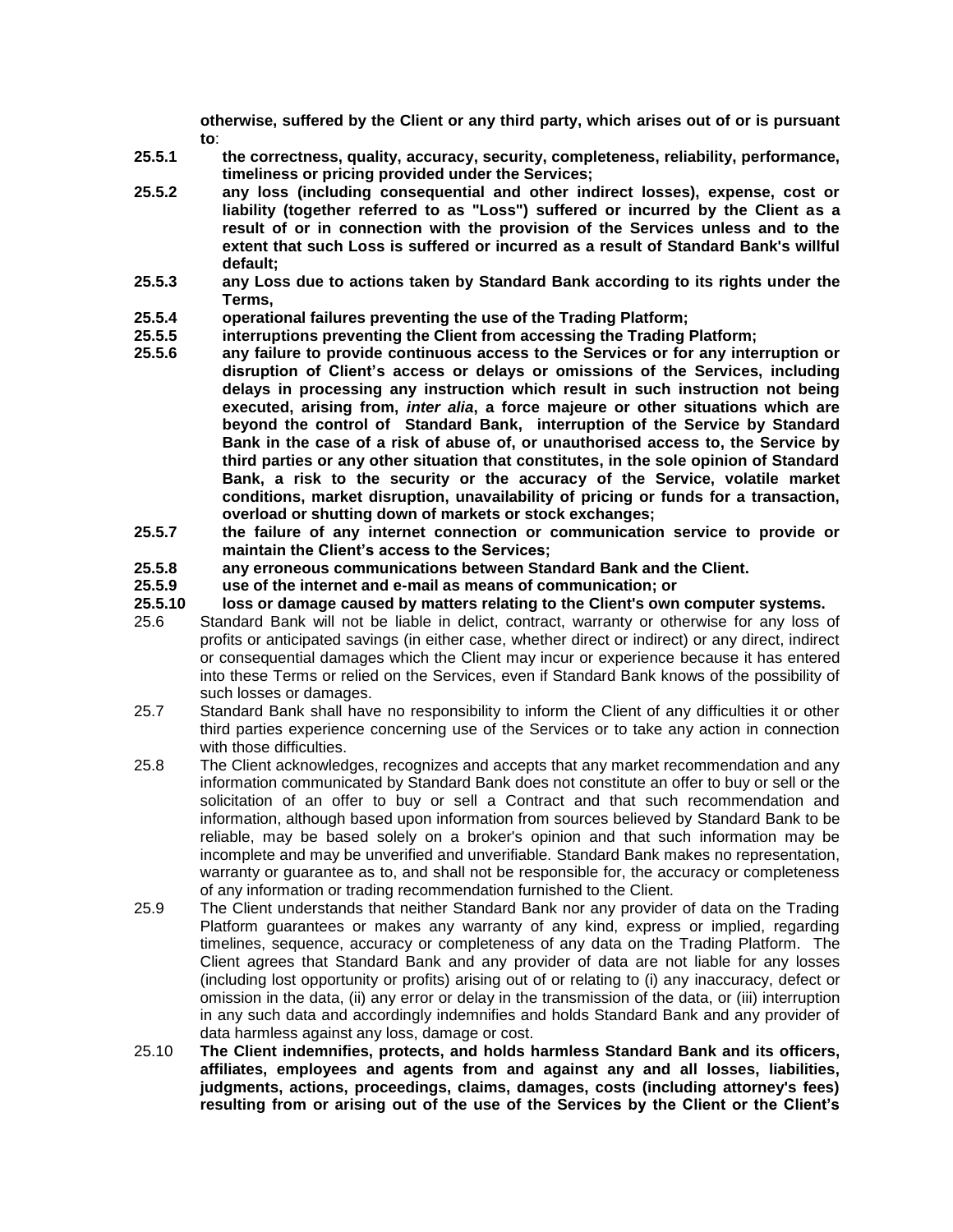**authorised representatives, including any breaches of the security of the Services (including any access or entry into any of its other systems not covered by these Terms), caused directly or indirectly by the Client, the Client's officers, affiliates, employees or agents or the Client's authorised representatives.**

#### **26. Confidentiality and Standard Bank's disclosure of information**

- 26.1 Neither party shall disclose any information relating to the business, investments, finances or other matters of a confidential nature of the other party of which it may in the course of its duties or obtain possession of, and each party shall use all reasonable endeavours to prevent any such disclosure. However, this shall not apply if a party is obliged hereto due to prevailing legislation, or to a legislative or supervising authority, or to another person who according to the law is entitled to demand disclosure, or in order to enable the party sufficiently to fulfill its obligations pursuant to these Terms.
- 26.2 By accepting the Terms the Client authorises Standard Bank to disclose such information relating to the Client as may be required by any law, rule or regulatory authority, including any applicable Market Rules, without prior notice to the Client. Furthermore Standard Bank may disclose requested and relevant information relating to the Client to third parties in or outside South Africa in order to facilitate the transfer of funds initiated by Client.
- 26.3 By accepting the Terms the Client permits Standard Bank to transfer personal information about the Client submitted to or collected by Standard Bank with any legal entity within the Standard Bank Group. The Standard Bank Group may transfer such personal information for the purposes of complying with regulatory matters, providing and performing investment advice, investment services, and other services which Standard Bank offers, conducting marketing, and managing the client relationship. Such personal information may be transferred to Standard Bank Group companies in countries where data protection laws may not provide an equivalent level of protection to the laws of South Africa. Furthermore, Standard Bank may share such personal information with a third party agency working on behalf of Standard Bank with the purpose of performing client analysis for the use of Standard Bank's sales and marketing and with any Introducing Broker working on behalf of Standard Bank for the purpose of completing the due diligence and approving of account applications.
- 26.4 The Client's personal information will be stored no longer than necessary to carry out the purposes listed in the Terms. The Client has the right to request correction, supplementation, deletion, or blocking of such personal information if inaccurate, incomplete, or irrelevant for the purposes of the processing or if processed in any other way that is unlawful. In certain circumstances, the Client may also have the right to object for legitimate reasons to the processing of such personal data in accordance with the procedures set forth in the applicable data protection regulations and to seek other legal remedies available in connection with the processing of such personal information.

## **27. Amendments**

27.1 Standard Bank is entitled to amend the Terms in favour of the Client without notice. Changes not in the Client's favour may take place at any time by giving a notice of minimum of one month Standard Bank will provide the notice to the Client by publication on the Website or by e-mail at Standard Bank's discretion. The Client is deemed to have accepted such changes if he does not, before the proposed date of their entry into force, notify Standard Bank that he does not accept them.

#### <span id="page-21-0"></span>**28. Termination**

- 28.1 The Client relationship shall remain in force until terminated.
- 28.2 The Client is entitled to terminate the Client relationship immediately by giving written notice to Standard Bank. Standard Bank is entitled to terminate the Client relationship immediately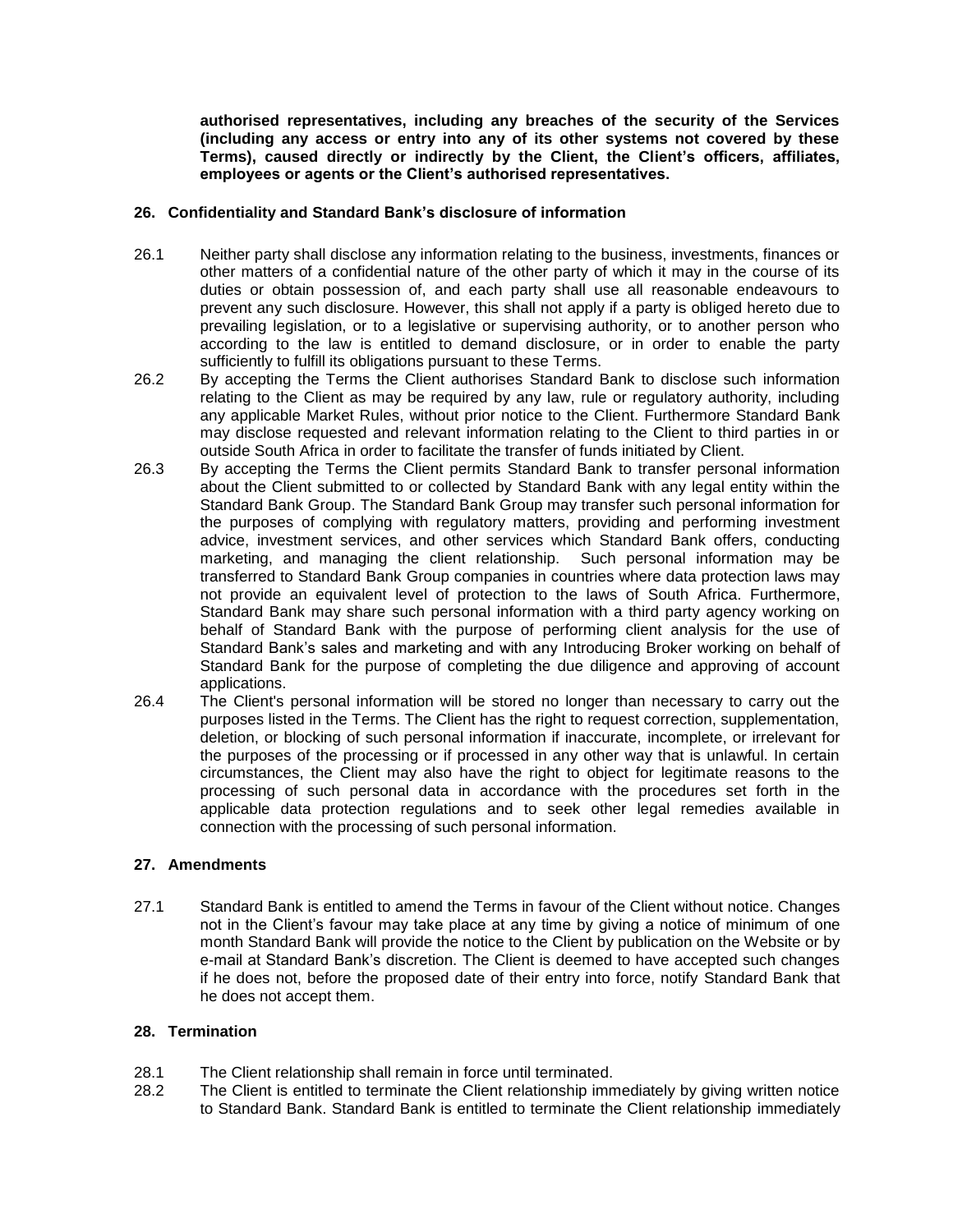by giving notice. Standard Bank will provide the notice to the Client by publication on the Website or by e-mail at Standard Bank's discretion. Termination shall not affect any accrued rights and obligations.

- 28.3 On termination, Standard Bank and the Client undertake to complete all Contracts that are already entered into or under execution and the Terms shall continue to bind both parties in relation to such transactions. Standard Bank is entitled to deduct all amounts due to it before transferring any credit balances on any Account to the Client and it is entitled to postpone such transferring until any and all Contracts between Standard Bank and the Client are closed. Furthermore, Standard Bank is entitled to require the Client to pay any charges incurred in transferring the Client's investments.
- 28.4 Any termination of the Client relationship and these Terms shall not affect any warranties, undertakings or indemnities given by the Client in terms hereof, which shall remain in full force and effect.

## **29. Complaints and Disputes**

- 29.1 In case the Client has raised a question or a problem with the account executive or another employee of Standard Bank without receiving a satisfactory answer, the Client is entitled to call the the Compliance Department in Standard Bank as provided in the statutory disclosure document as published on the Website. The Compliance Department hereafter investigates and answers the complaint.
- 29.2 Without prejudice to any of Standard Bank's other rights under the Terms, in case of a dispute between the Client and Standard Bank over a Margin Trade or alleged Margin Trade or any instruction relating to a Margin Trade, Standard Bank is entitled at its reasonable discretion and without notice to close any such Margin Trade or alleged Margin Trade if Standard Bank reasonably believes such action to be desirable for the purpose of limiting the maximum amount involved in the dispute. Standard Bank shall not be responsible to the Client in connection with any subsequent fluctuations in the level of the relevant Margin Trade. If Standard Bank closes a Margin Trade under this Clause such action shall be without prejudice to Standard Bank's right to contend that such Margin Trade had already been closed by Standard Bank or was never opened by the Client. Standard Bank shall take reasonable steps to inform the Client that Standard Bank has taken such action as soon as practicable after doing so. Where Standard Bank closes a Margin Trade or alleged Margin Trade in accordance with this Clause, the closing shall be without prejudice to the Client's rights to open a new Margin Trade, provided that such Margin Trade is opened in accordance with the Terms. When calculating margin or other funds required for such Margin Trade, Standard Bank is entitled to do so on the basis that Standard Bank's view of the disputed events or instructions is correct.

#### **30. Notices**

- 30.1 The address the Client supplies on the online application form, or such other address that the Client may stipulate in writing, is the chosen address where notices may be given and documents in legal proceedings may be served. Standard Bank's chosen address for such purposes is East Wing, 1<sup>st</sup> Floor, 30 Baker Street, Rosebank, Republic of South Africa, 2196 (physical address) and P O Box 61309, Marshalltown, Johannesburg, Republic of South Africa, 2107 (postal address) for attention of Head: Webtrader Operations, Global Markets or any subsequent address (physical and/ or postal) as advised to the Client.
- 30.2 Any notice given in terms hereof, by either the Client or Standard Bank, will be in writing and deemed, unless the contrary is proved, to have been received
- 30.2.1 on the date it was delivered by hand if between 08:00 and 17:00 South African time on a Business Day;
- 30.2.2 14 (fourteen) days after posting;
- 30.2.3 on the date shown on a fax transmission confirmation if transmitted between 08:00 and 17:00 South African time on a Business Day.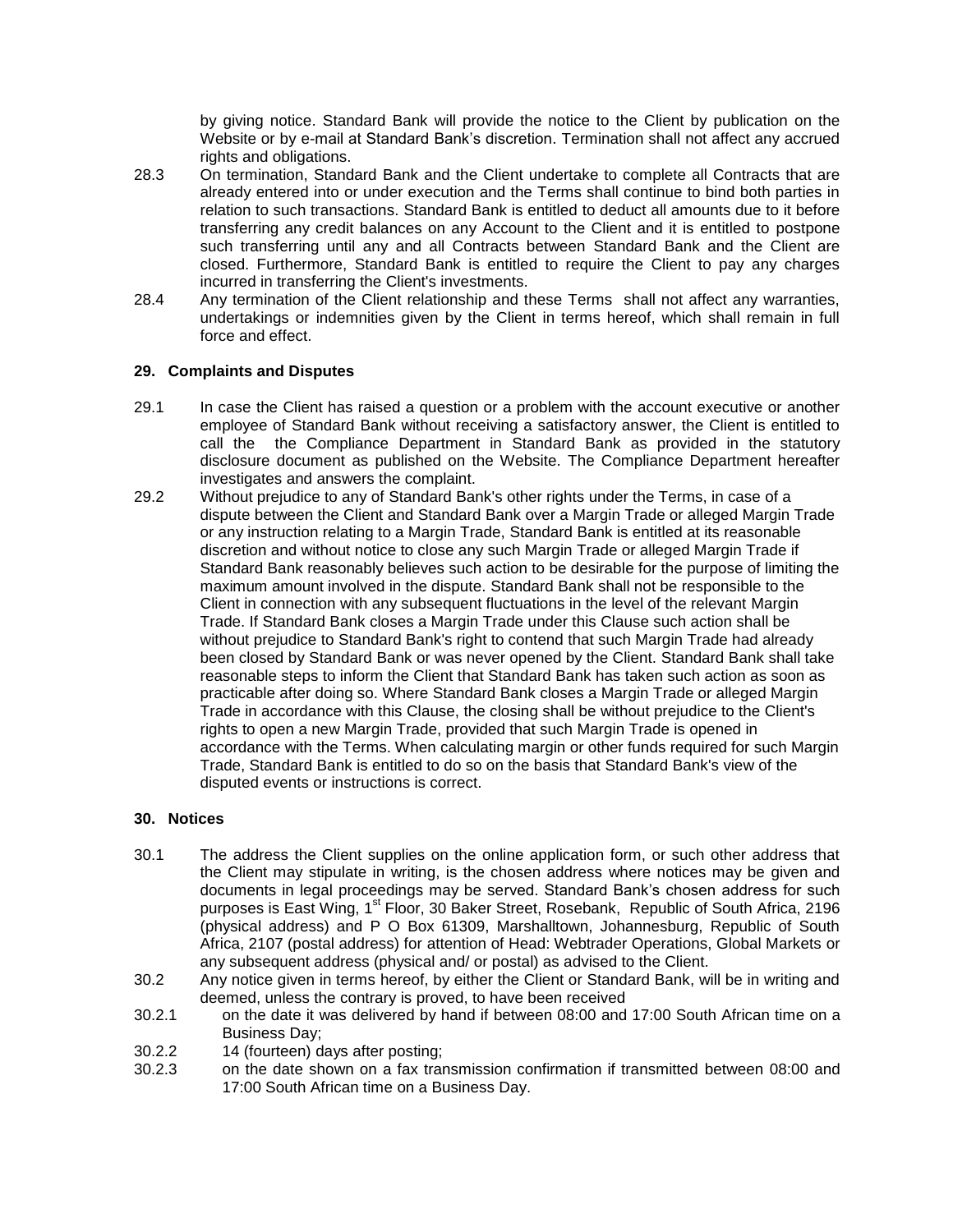## **31. Governing law and choice of jurisdiction**

- 31.1 The Client relationship and Terms are subject to and shall be construed in accordance with South African law as the sole and exclusive governing law.
- 31.2 The Client and Standard Bank hereby consent to the non-exclusive jurisdiction of the High Court of South Africa (Gauteng Local Division, Johannesburg or any successor to that division) in respect of disputes regarding the client relationship and the Terms and any and all dealings between the Client and Standard Bank. However, Standard Bank reserves the right to commence proceedings in any competent court and jurisdiction that it may find suitable, including but not limited to jurisdictions in which the Client is a citizen or resident and jurisdictions in which the Client possesses assets.
- 31.3 This Clause shall survive any termination of the Client relationship.

## **32. Miscellaneous**

- 32.1 If at any time any provision of the Terms is or becomes illegal, invalid or unenforceable in any respect under the law of any jurisdiction, neither the legality, validity or enforceability of the remaining provisions of the Terms under the law of that jurisdiction nor the legality, validity or enforceability of such provision under the law of any other jurisdiction shall be in any way affected.
- <span id="page-23-0"></span>32.2 Standard Bank shall not be liable to the Client for any failure, hindrance or delay in performing its obligations under the Terms where such failure, hindrance or delay arises directly or indirectly from circumstances beyond its reasonable control. Such force majeure events shall include without limitation any technical difficulties such as telecommunications failures or disruptions, non-availability of Standard Bank's website e.g. due to maintenance downtime, declared or imminent war, revolt, civil unrest, catastrophes of nature, statutory provisions, measures taken by authorities, strikes, lock-outs, boycotts, or blockades, notwithstanding that Standard Bank is a party to the conflict and including cases where only part of Standard Bank's functions are affected by such events.
- 32.3 If the Client's combined exposure in one or more margin trades reaches a level which in case of an adverse market development - may lead to a significant deficit not covered by the Client's deposits and/or margin with Standard Bank, Standard Bank may in its reasonable discretion (i) increase the margin requirements and/or (ii) reduce the Client's exposure by closing one or more or all of the client's open positions.
- 32.4 Furthermore, Standard Bank is entitled in its reasonable opinion to determine that an emergency or an exceptional market condition has occurred. Such conditions shall include, but are not limited to, the suspension or closure of any market or the abandonment or failure of any event to which Standard Bank relates its quote or the occurrence of an excessive movement in the level of any Margin Trade and/or underlying market or Standard Bank's reasonable anticipation of the occurrence of such a movement. In such cases Standard Bank may increase its margin requirements, reduce the Client's exposure, close any or all of the Client's open Margin Trades and/or suspend trading.
- 32.5 The Client may not assign its rights or delegate any of the Client's obligations under the Terms or according to any Contract to others whereas Standard Bank may assign its rights or delegate its obligations to any regulated financial institution.
- 32.6 For various investments, instruments and groups of Clients, Standard Bank may provide additional business terms. The Client acknowledges, understands and accepts that:
- 32.6.1 such business terms made available to Clients shall constitute an addition to the Terms; and
- 32.6.2 the Client should not undertake any transaction unless the business terms applicable for such investment, instrument or group of Clients have been understood and accepted. Transactions undertaken by the Client notwithstanding above, shall be deemed as had this sub-clause indeed been complied with.
- 32.7 The rights and remedies contained in the Terms are cumulative and not exclusive of any rights or remedies provided by law.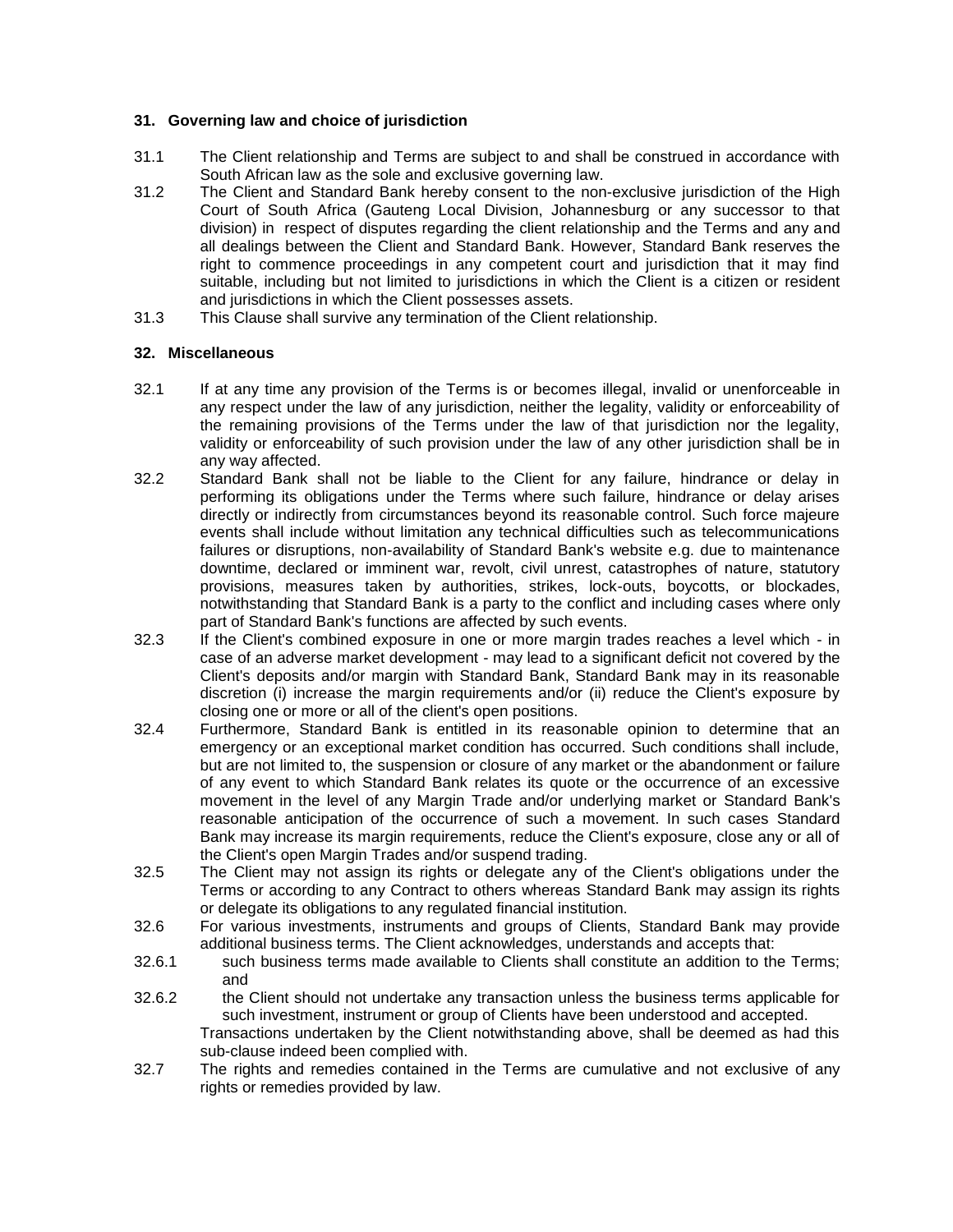- 32.8 No delay or omission on the part of Standard Bank in exercising any right, power or remedy provided by law or under the Terms, or partial or defective exercise thereof, shall:
- 32.8.1 impair or prevent further or other exercise of such right, power or remedy; or
- 32.8.2 operate as a waiver of such right, power or remedy.
- 32.9 No waiver of any provision or right in the Terms shall (unless expressly agreed in writing by the waiving party) be construed as a waiver of a future breach of the same clause or as authorising a continuation of the particular breach.
- 32.10 The Client hereby ratifies all transactions with Standard Bank effected prior to the Client's acceptance of the Terms and agrees that the rights and obligations of the Client in respect thereto shall be governed by the Terms.
- 32.11 By accepting the Terms on behalf of a corporation or other legal entity, the person accepting or signing the Terms represents and warrants that he/she is authorised to act on behalf of such corporation or legal entity and to bind the same to the Terms and all obligations arising hereunder. If at a later stage it becomes apparent that the signatory was not duly authorised to bind the corporation or legal entity, Standard Bank will have the right to seek restitution from this person. Furthermore, the signatory shall indemnify Standard Bank against all liabilities, losses, damages, costs and expenses in relation to any claims or actions brought against Standard Bank as a result of the signatory holding out to be authorised to act and bind any such corporation or legal entity.
- 32.12 Client shall be able to communicate with Standard Bank in English or any other language as Standard Bank may offer from time to time. Standard Bank will communicate with the Client in English or any other language agreed between the parties.
- 32.13 Standard Bank or third parties may have provided the Client with translations of the Terms. The original English version shall be the only legally binding version for the Client and Standard Bank. In case of discrepancies between the original English version and other translations in the Client's possession, the original English version provided by Standard Bank on the Website shall prevail.
- 32.14 The Client accepts that Standard Bank's call centre may be closed on significant public holidays as published and notified on the Website.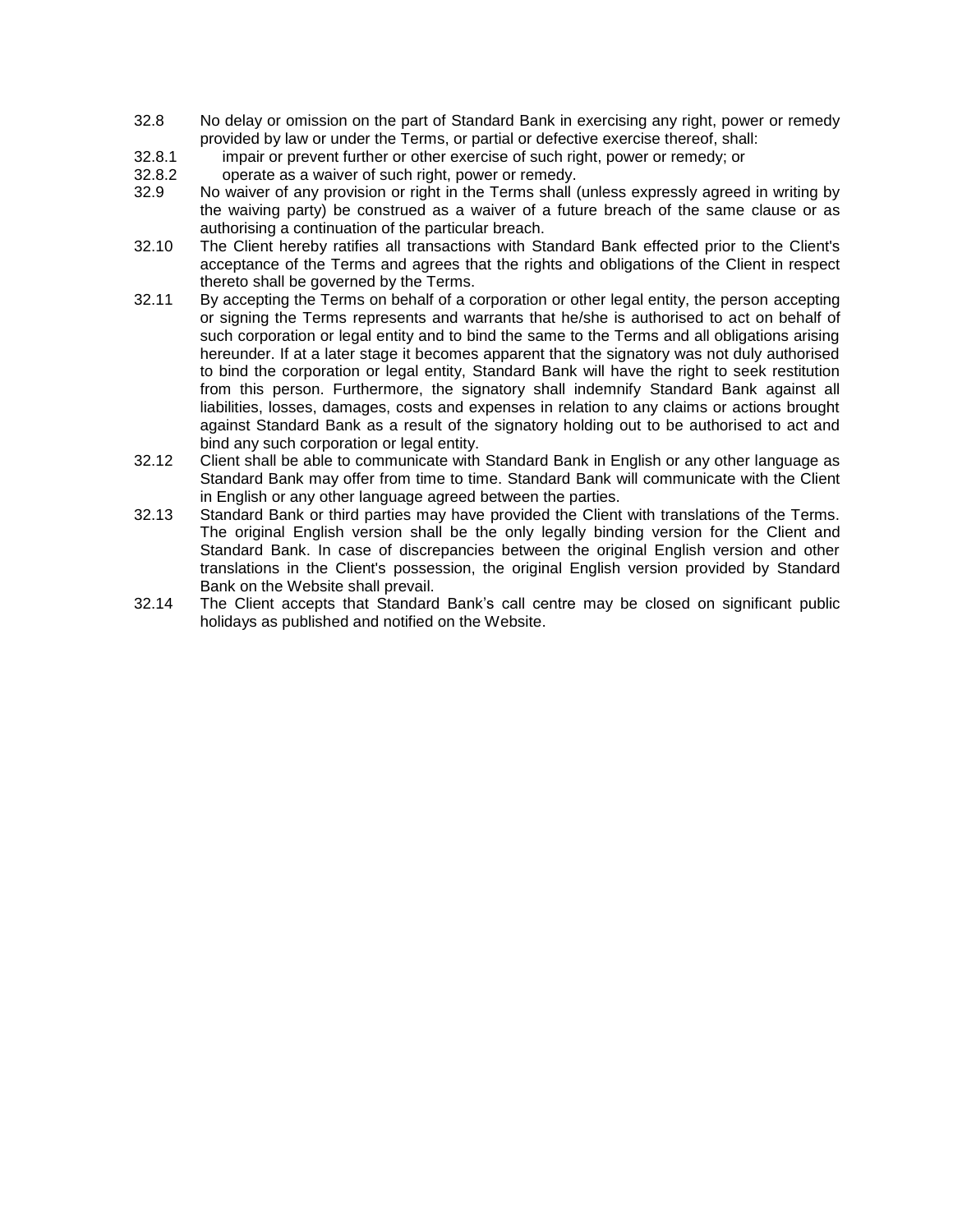#### **Risk disclosure statement for trades in foreign exchange and derivatives**

This brief statement, which constitutes an addition to the Terms, does not disclose all of the risks and other significant aspects of trading foreign exchange and derivatives. In consideration of the risks, you should enter into transactions with the mentioned products only if you understand the nature of the contracts and the contractual legal relationship into which you are entering and the extent of your exposure to risk. Transactions in foreign exchange and derivatives are not suitable for many members of the public. You should carefully consider whether transacting is appropriate for you in light of your experience, objectives, financial resources and other relevant circumstances.

#### **Foreign Exchange and Derivatives**

#### *1 Effect of "Leverage" or "Gearing"*

Transactions in foreign exchange and derivatives carry a high degree of risk. The amount of initial margin may be small relative to the value of the foreign exchange or derivatives contract so that transactions are "leveraged" or "geared". A relatively small market movement will have a proportionately larger impact on the funds you have deposited or will have to deposit; this may work against you as well as for you. You may sustain a total loss of initial margin funds and any additional funds deposited with Standard Bank to maintain your position. If the market moves against your position and/or margin requirements are increased, you may be called upon to deposit additional funds on short notice to maintain your position. Failing to comply with a request for a deposit of additional funds, may result in closure of your position(s) by Standard Bank on your behalf and you will be liable for any resulting loss or deficit.

*2 Risk-reducing Orders or Strategies* 

The placing of certain orders (e.g. "stop-loss" orders, where permitted under local law, or "stop-limit" orders), which are intended to limit losses to certain amounts, may not be adequate given that markets conditions make it impossible to execute such orders, e.g. due to illiquidity in the market. Strategies using combinations of positions, such as "spread" and "straddle"' positions may be as risky as taking simple "long" or "short" positions.

#### **Additional risks common to foreign exchange and derivative transactions**

#### *3 Terms and Conditions of Contracts*

You should ask your advisor about the terms and conditions of the Contracts entered into and information on associated obligations (e.g. the circumstances under which you may become obligated to make or take delivery of the underlying interest of a futures contract). Under certain circumstances the specifications of outstanding contracts may be modified by the exchange or clearing house to reflect changes in the underlying interest.

*4 Suspension or Restriction of Trading and Pricing Relationships* 

Market condition (e.g. illiquidity) and/or the operation of the rules of certain markets (e.g., the suspension of trading in any contract or contract month because of price limits or "circuit breakers") may increase the risk of loss by making it difficult or impossible to effect transactions or close/ offset positions.

Normal pricing relationships between the underlying asset and a derivative do not always exist. The absence of an underlying reference price may make it difficult to judge "fair" value.

#### *5 Deposited Cash and Property*

You should familiarize yourself with the protections accorded to the Security you deposit by way of money or other assets in domestic and foreign transactions, particularly in the event of an insolvency or bankruptcy. The extent to which you may recover your money or other assets is governed by the legislation and local rules in the country at which location the counterparty acts.

#### *6 Commission and Other Charges*

Before you begin to trade, you should obtain a clear explanation of all commission, fees and other charges for which you will be liable. These charges will affect your net profit or loss.

*7 Transactions In Other Jurisdictions*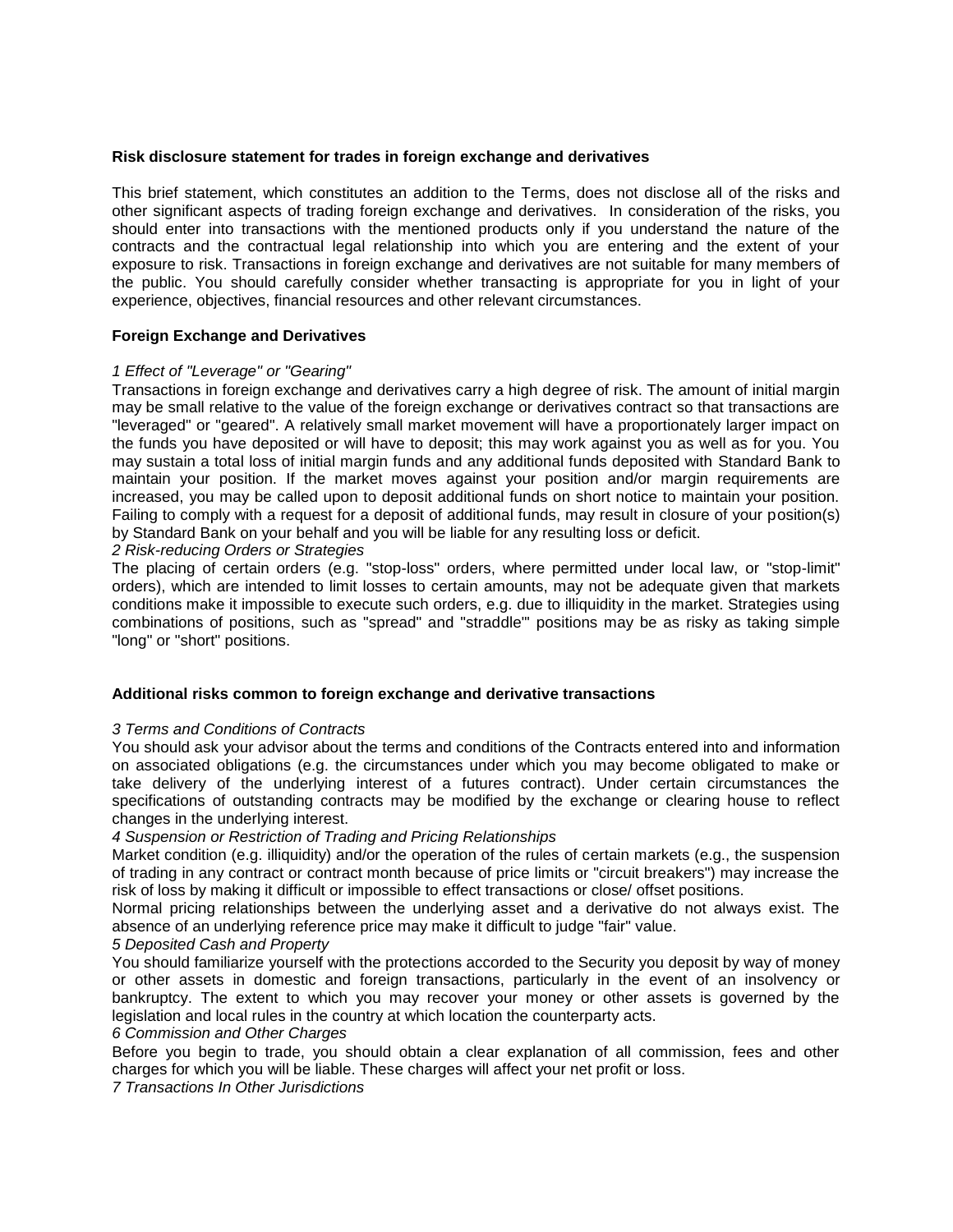Transactions on markets in other jurisdictions, including markets formally linked to a domestic market, may expose you to additional risk. Such markets may be subject to regulation, which may offer different or diminished investor protection. Your local regulatory authority will be unable to compel the enforcement of the rules of regulatory authorities or markets in other jurisdictions where your transactions have been effected.

#### *8 Currency Risks*

The profit or loss in transactions in foreign currency denominated contracts in another currency than your account currency will be affected by fluctuations in currency rates where there is a need to convert from the currency denomination of the contract to the account currency.

## *9 Trading Facilities*

Most open outcry and electronic trading facilities are supported by computer-based component systems for the order-routing, execution, matching, registration or clearing of trades. As with all facilities and systems, they are vulnerable to temporary disruption or failure. Your ability to recover certain losses may be subject to limits on liability imposed by the system provider, the market, the clearing house and/or member firms. Such limits may vary and you should ask your advisor for details in this respect. *10 Electronic Trading* 

#### Trading on an electronic trading system may differ not only from trading in an open-outcry market but also from trading on other electronic trading systems. If you undertake transactions on an electronic trading system, you will be exposed to risks associated with the system including the failure of hardware and software. The result of any system failure may be that your order is either not executed according to your instructions, is not executed at all and a lack of capability to keep you informed continuously about your positions and fulfillment of the margin requirements.

#### *1 Off-Exchange Transactions*

In some jurisdictions firms are permitted to effect off-exchange transactions. The party with which you deal may be acting as your counterpart to the transaction. It may be difficult or impossible to liquidate an existing position, to assess the value, to determine a fair price or to assess the exposure to risk. For these reasons, these transactions may involve increased risks. Off-exchange transactions may be less regulated or subject to a separate regulatory regime. Before you undertake such transactions, you should familiarize yourself with applicable rules and attendant risks.

# **General Disclosure of the nature of potential conflicts of interest and sources**

Standard Bank hereby identifies and discloses a range of circumstances which may give rise to a conflict of interest and potentially but not necessarily be detrimental to the interests of one or more Clients. Such a conflict of interest may arise if Standard Bank, or any person directly or indirectly controlled by Standard Bank or a Client, is likely to make a financial gain, or avoid a financial loss, at the expense of a Client. Standard Bank will manage conflicts of interest fairly.

Standard Bank has identified the following circumstances which may give rise to a conflict of interest:

- A. Standard Bank may provide advice to clients whose interests may be in conflict or competition with other clients' interests;
- B. Standard Bank may have an interest that is contrary to Clients' transactions, e.g. when Clients trade in markets where Standard Bank acts as a market maker or when Standard Bank wishes to invest in the same instrument as a Client;
- C. Standard Bank, its employees and related legal persons may have, establish, change or cease to have positions in securities, foreign exchange or other financial instruments covered by an investment recommendation or advice;
- D. Standard Bank's portfolio managers may trade in securities or other financial instruments on behalf of the clients knowing that the trades will be beneficial to Standard Bank's, its employees' or related persons' positions in the same instruments;